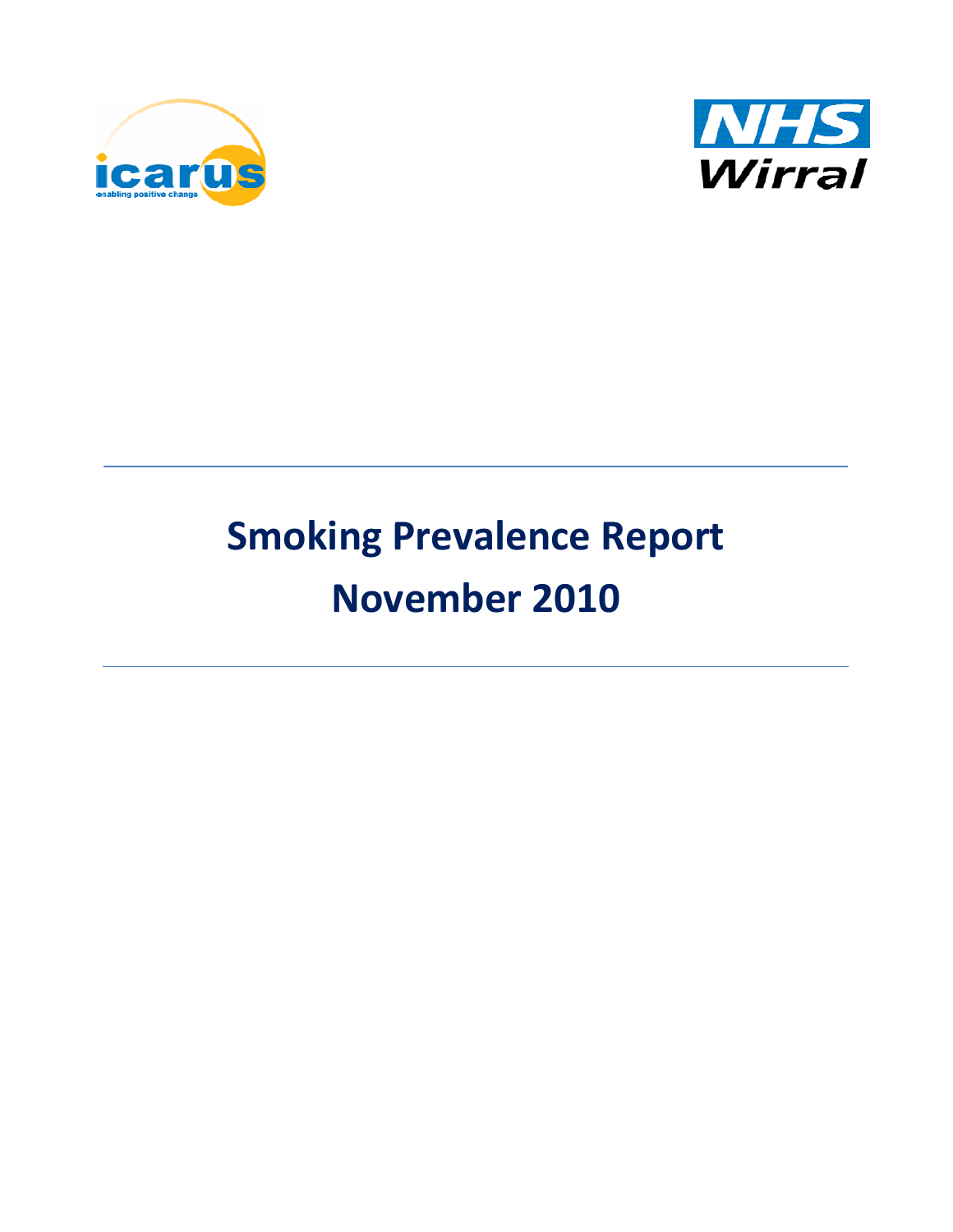### **1.1 Background and Aims**

The harm caused from smoking has been identified by the Directors of Public Health in NHS Wirral as one of their priority areas for action. NHS Wirral currently has a well established and successful stop smoking service; however, in some areas of Wirral, smoking prevalence is significantly higher than the national average. In the first study of smoking behaviour undertaken within the deprived areas of Wirral in November 2009, smoking prevalence amongst adults aged 16 years and over was measured at 34.7%. It is estimated that smoking across the whole of Wirral is 27%.

The 2009 survey targeted selected areas of Wirral which provided a proxy indicator of the smoking prevalence amongst adult residents within the lowest national quintile (i.e. lowest 20%) of lower super output areas by index of multiple deprivation in Wirral on an annual basis. This report outlines the findings of the second survey of smoking behaviour conducted in September and October 2010.

As well as providing information on the levels of current smoking the survey also aimed to provide data on a number of aspects of smoking behaviour and lifetime smoking habits of the residents. Specifically, data was collected on:

- **SMOKING PROMISSION** Smoking prevalence amongst respondents
- **EXTEND THE CULTER 1** Current rates of daily, occasional and abstinence from smoking
- How long respondents had smoked
- **Type and number of tobacco products used**
- **Time since respondents had last smoked daily**
- Number of times respondents had attempted to quit in their lifetime
- **Number of quit attempts lasting longer than four weeks in the last six months**
- **Intentions to quit smoking**
- **Smoking in the home and car**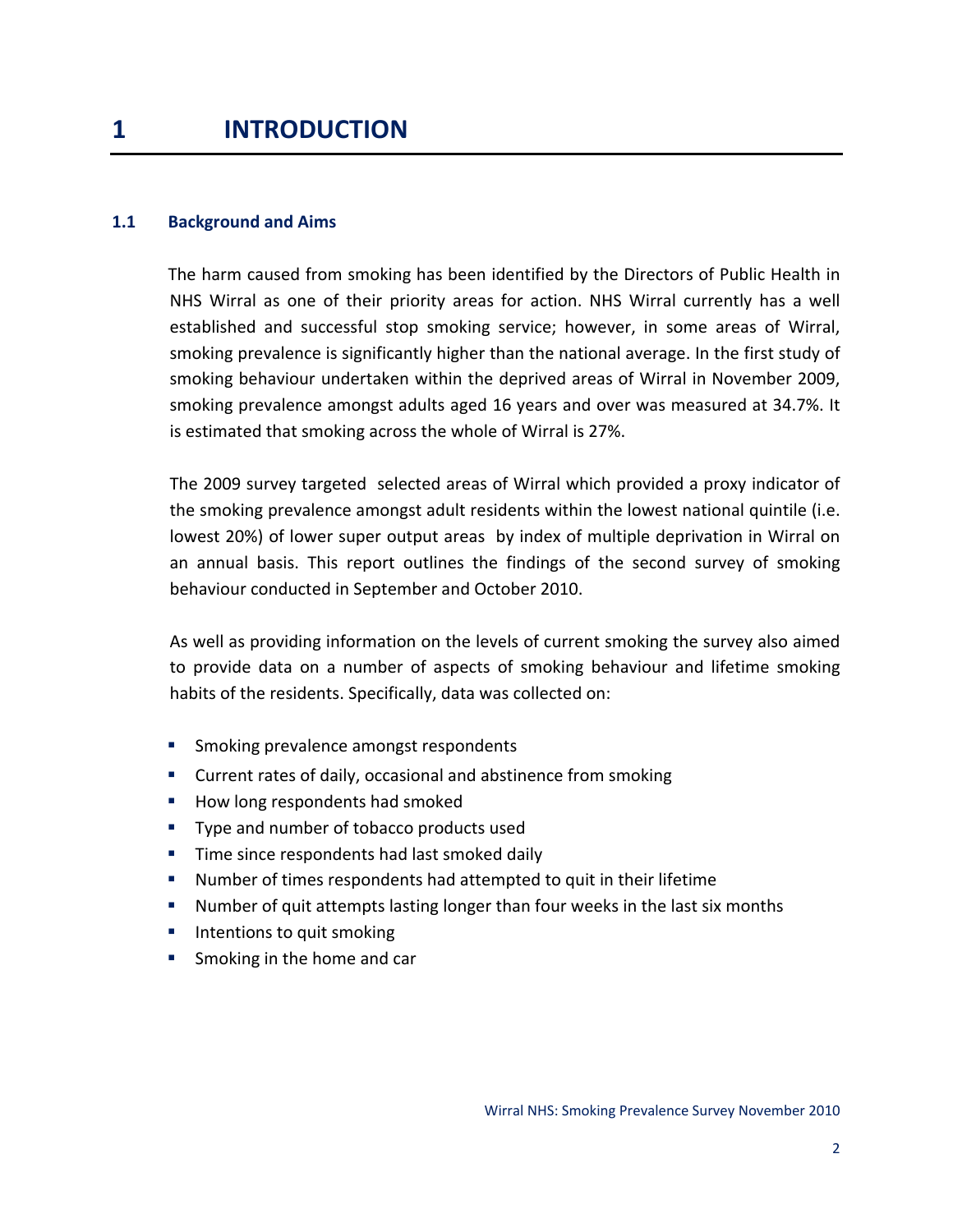As in the 2009 survey, a panel of smokers has been identified to take part in a further investigation into their smoking behaviour and the impact of smoking cessation activities. This survey is scheduled for February 2011.

### **1.2 Baseline Survey**

The method used in the baseline survey was by face-to-face interviews that took place at the respondent's home or by telephone. In most cases, interviewers called at sampled households to conduct a face‐to‐face interview using a schedule of questions. This schedule was a series of closed questions designed to meet the survey objectives and gather data as detailed above and also information about the respondents' characteristics in terms of gender, age, ethnicity, occupation and home locality. The first baseline survey was conducted October/November 2009 and the second approximately 12 months later in September/October 2010. A copy of the questionnaire used in the survey is shown in Appendix I and the letters sent to residents and panel members for 2011 are shown in Appendix 2 and 3 respectively.

There were two aspects to the survey. The prevalence statistics were based on those interviews conducted with respondents that had been selected using the random selection procedure. These interviews were supplemented with additional 'opportunistic' interviews conducted only with 'smokers'. This method was used to boost the sample of 'smokers' for those questions investigating actual smoking behaviour and for 'difficult to reach' groups such as members of the BME community. The total number of interviews conducted, both randomly and purposefully, was 3,385 in 2009 and 3,534 in 2010.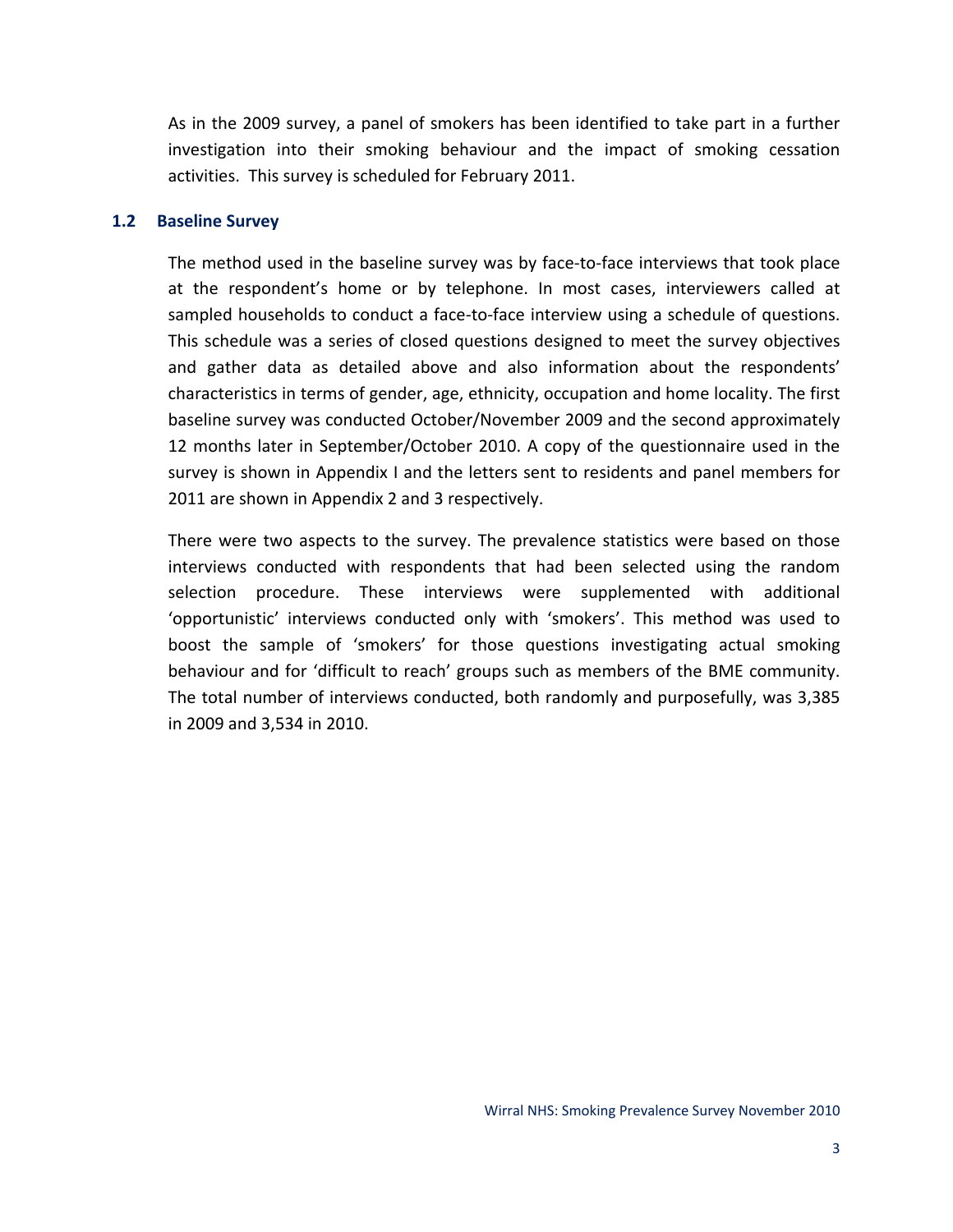### **1.3 Sampling Method**

The survey area is defined as that part of Wirral representing the 20% most deprived areas nationally. Wirral PCT provided a geographical sampling frame for the sample selection process based on specific post code areas. Sample sizes within these post code areas were based on the principle of "sampling with probabilities proportionate to size methodology". Within each of the sub-areas, the households surveyed were selected randomly from the electoral register.

| <b>Postcode</b> | <b>Areas</b>                              | <b>No. of interviews</b> |
|-----------------|-------------------------------------------|--------------------------|
|                 |                                           | [2009 statistics]        |
| <b>CH41</b>     | <b>Birkenhead</b>                         | 68 [10]                  |
| <b>CH42</b>     | Birkenhead & Tranmere                     | 650 [566]                |
| <b>CH43</b>     | Bidston, Claughton, Manor Green & Prenton | 1197 [1096]              |
| <b>CH44</b>     | Seacombe                                  | 373 [486]                |
| <b>CH45</b>     | Liscard                                   | 350 [383]                |
| <b>CH46</b>     | Moreton & Leasowe                         | 116 [115]                |
| <b>CH48</b>     | Grange                                    | 225 [208]                |
| <b>CH49</b>     | Woodchurch & Upton                        | 202 [156]                |
| <b>CH62</b>     | Bromborough & Eastham                     | 354 [376]                |

### **Table 1.1 the numbers of interviews completed within each of the specified areas**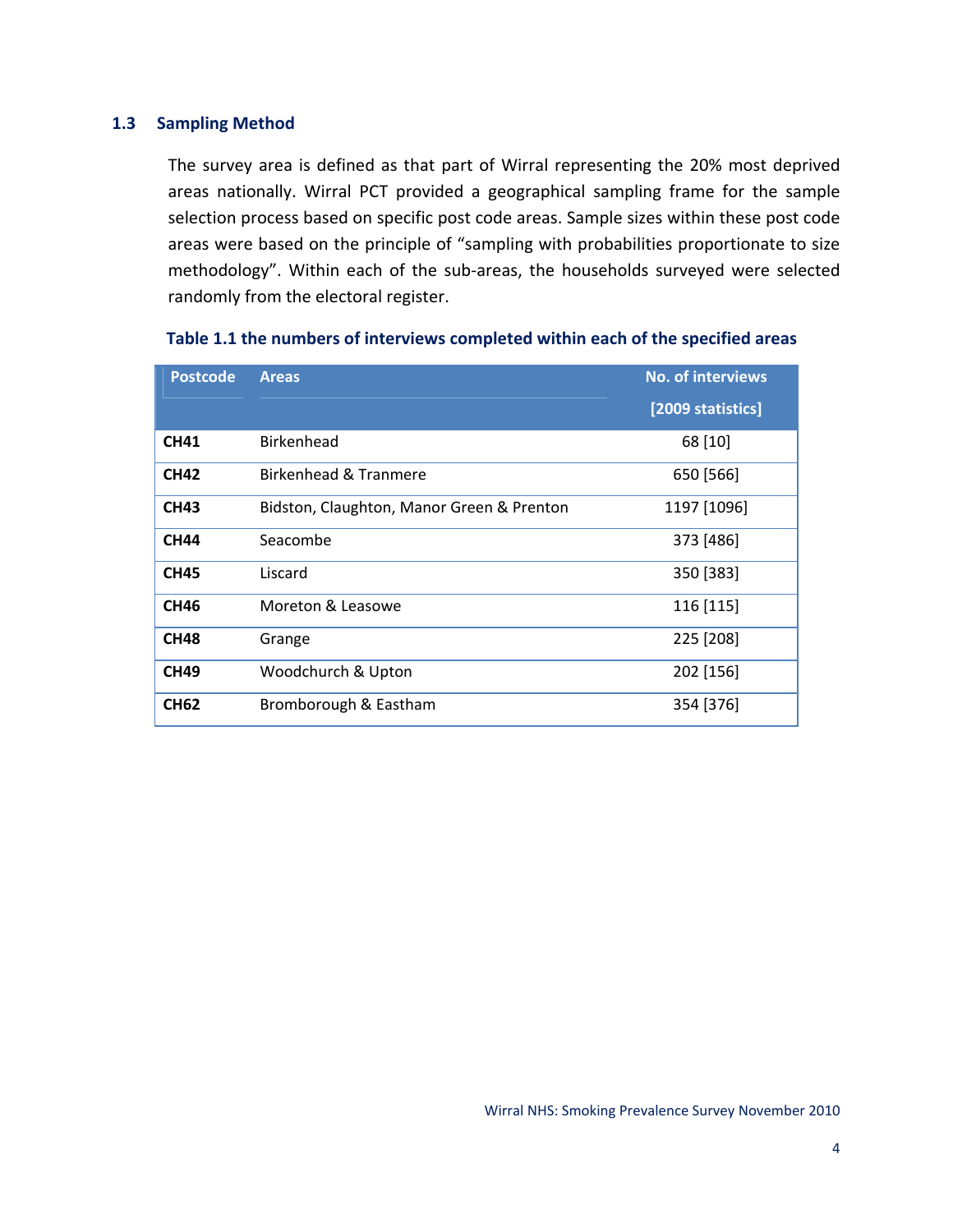# **2. Characteristics of Respondents**

|                                                | <b>Number</b> | <b>Percentage</b> |
|------------------------------------------------|---------------|-------------------|
| Gender                                         |               |                   |
| <b>Male</b>                                    | 1417 [1383]   | 40.1 [40.9]       |
| Female                                         | 2117 [2002]   | 59.9 [59.1]       |
| Age                                            |               |                   |
| $16-19$                                        | 129 [120]     | $3.6$ [3.5]       |
| $20 - 24$                                      | 214 [193]     | $6.0$ [5.7]       |
| 25-34                                          | 528 [486]     | 14.9 [14.3]       |
| 35-49                                          | 932 [862]     | 26.3 [25.4]       |
| 50-59                                          | 529 [469]     | 14.9 [13.9]       |
| $60+$                                          | 1215 [1259]   | 34.3 37.2]        |
| <b>Ethnicity</b>                               |               |                   |
| <b>WHITE - British</b>                         | 3382 [3248]   | 95.3 [95.8]       |
| WHITE $-$ Irish                                | 24 [22]       |                   |
| <b>WHITE - Other White background</b>          | 27 [21]       |                   |
| MIXED - White and Black Caribbean              | 3[6]          |                   |
| <b>MIXED - White and Black African</b>         | 2[1]          |                   |
| MIXED - White and Asian                        | 1[2]          |                   |
| MIXED - Other Mixed background                 | 3[5]          |                   |
| <b>ASIAN/ASIAN BRITISH - Indian</b>            | 19 [12]       |                   |
| ASIAN/ASIAN BRITISH - Pakistani                | 4[1]          |                   |
| ASIAN/ASIAN BRITISH - Bangladeshi              | 23 [3]        |                   |
| <b>ASIAN/ASIAN BRITISH - Other Asian</b>       | 8[45]         |                   |
| <b>BLACK/BLACK BRITISH - Caribbean</b>         | 7[1]          |                   |
| <b>BLACK/BLACK BRITISH - African</b>           | 6[6]          |                   |
| BLACK/BLACK BRITISH - Other Black background   | 1[1]          |                   |
| <b>CHINESE or OTHER ETHNIC GROUP - Chinese</b> | 29 [7]        |                   |
| <b>CHINESE or OTHER ETHNIC GROUP - Other</b>   | 0[0]          |                   |
| <b>OTHER GROUP NOT STATED ABOVE</b>            | 8[10]         |                   |
| <b>Total BME</b>                               | 165 [143]     | 4.7[4.2]          |
| <b>Occupation</b>                              |               |                   |
| Routine, manual or unemployed                  | 2436 [2399]   | 68.5 [70.5]       |
| <b>Other occupation</b>                        | 873 [907]     | 24.5[26.6]        |
| <b>Not stated</b>                              | 245 [99]      | $6.9$ [2.9]       |

### **Table 2.1 Demographic characteristics [2009 comparative statistics in brackets]**

Wirral NHS: Smoking Prevalence Survey November 2010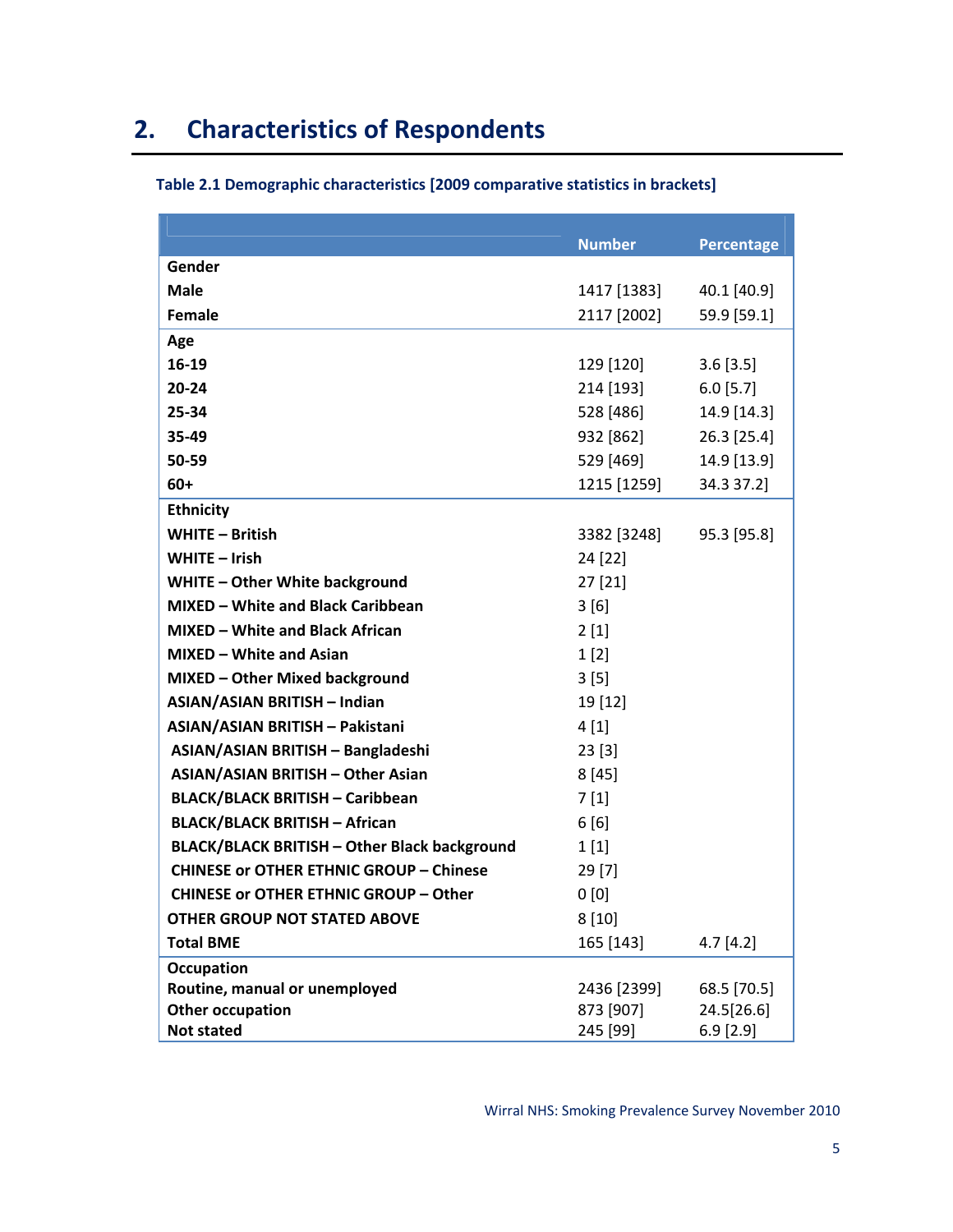# **3. Findings**

# **Smoking Prevalence**

The data enables smoking prevalence rates to be established for the population over 16 years old, for different age groups, for men and women and for ethnic groups. Smoking Prevalence

| <b>Lifetime smoking</b> | <b>Never Smoked in</b><br>lifetime | <b>Ever smoked in</b><br>lifetime | <b>Smoked 100</b><br>cigarettes in<br>lifetime | <b>Smoked daily in</b><br>lifetime |
|-------------------------|------------------------------------|-----------------------------------|------------------------------------------------|------------------------------------|
| <b>Base = Random</b>    | 1291 (37.4) [34.9]                 | 2158 (62.6) [65.1]                | 2049 (59.4) [61.9]                             | 1974 (57.2) [59.2]                 |
| Sample [ n=3450]        |                                    |                                   |                                                |                                    |
| Gender                  |                                    |                                   |                                                |                                    |
| <b>Male</b>             | 464 (34.4) [31.5]                  | 886 (65.6) [68.5]                 | 852 (63.1) [65.7]                              | 821 (60.8) [62.9]                  |
| Female                  | 818 (39.3) [37.0]                  | 1262 (60.7) [63.0]                | 1187 (57.1) [59.5]                             | 1143 (55.0) [56.8]                 |
| <b>Ethnicity</b>        |                                    |                                   |                                                |                                    |
| <b>White British</b>    | 1230 (36.9) [34.6]                 | 2099 (63.1) [65.4]                | 1992 (59.8) [62.3]                             | 1925 (57.8) [59.7]                 |
| <b>BME</b>              | 59 (51.8) [42.0]                   | 55 (48.2) [58.0]                  | 53 (46.5) [51.7]                               | 44 (38.6) [49.7]                   |
| Occupation              |                                    |                                   |                                                |                                    |
| R, M or U               | 764 (32.3) [31.3]                  | 1601 (67.7) [68.7]                | 1528 (64.6) [65.4]                             | 1479 (62.5) [62.8]                 |
| <b>Other</b>            | 416 (48.9) [43.1]                  | 434 (51.1) [56.9]                 | 407 (47.9) [54.1]                              | 384 (45.2) [51.4]                  |
| <b>Not stated</b>       | 111 (47.4) [45.5]                  | 123 (52.6) [54.5]                 | 114 (48.7) [49.5]                              | 110 (47.0) [45.5]                  |
| Age                     |                                    |                                   |                                                |                                    |
| 16-19                   | 69 (58.0) [49.2]                   | 50 (42.0) [50.8]                  | 41 (34.5) [45.8]                               | 39 (32.8) [40.0]                   |
| 20-24                   | 101 (49.3) [48.2]                  | 104 (50.7) [51.8]                 | 98 (47.8) [49.2]                               | 93 (45.4) [47.7]                   |
| 25-34                   | 213 (42.1) [37.4]                  | 293 (57.9) [62.6]                 | 281 (55.5) [58.8]                              | 272 (53.8) [55.6]                  |
| 35-49                   | 333 (37.0) [33.3]                  | 568 (63.0) [66.7]                 | 548 (60.8) [64.0]                              | 522 (57.9) [61.3]                  |
| 50-59                   | 179 (35.2) [30.7]                  | 330 (64.8) [69.3]                 | 321 (63.1) [67.4]                              | 308 (60.5) [65.4]                  |
| $60+$                   | 394 (32.8) [25.3]                  | 809 (67.2) [74.7]                 | 756 (62.8) [62.9]                              | 736 (61.2) [60.6]                  |

**Table 3.1 Lifetime smoking habits** *[2009 comparative percentages]*

**NB: Percentages are shown in brackets – these results do not include the supplementary interviews.**

Wirral NHS: Smoking Prevalence Survey November 2010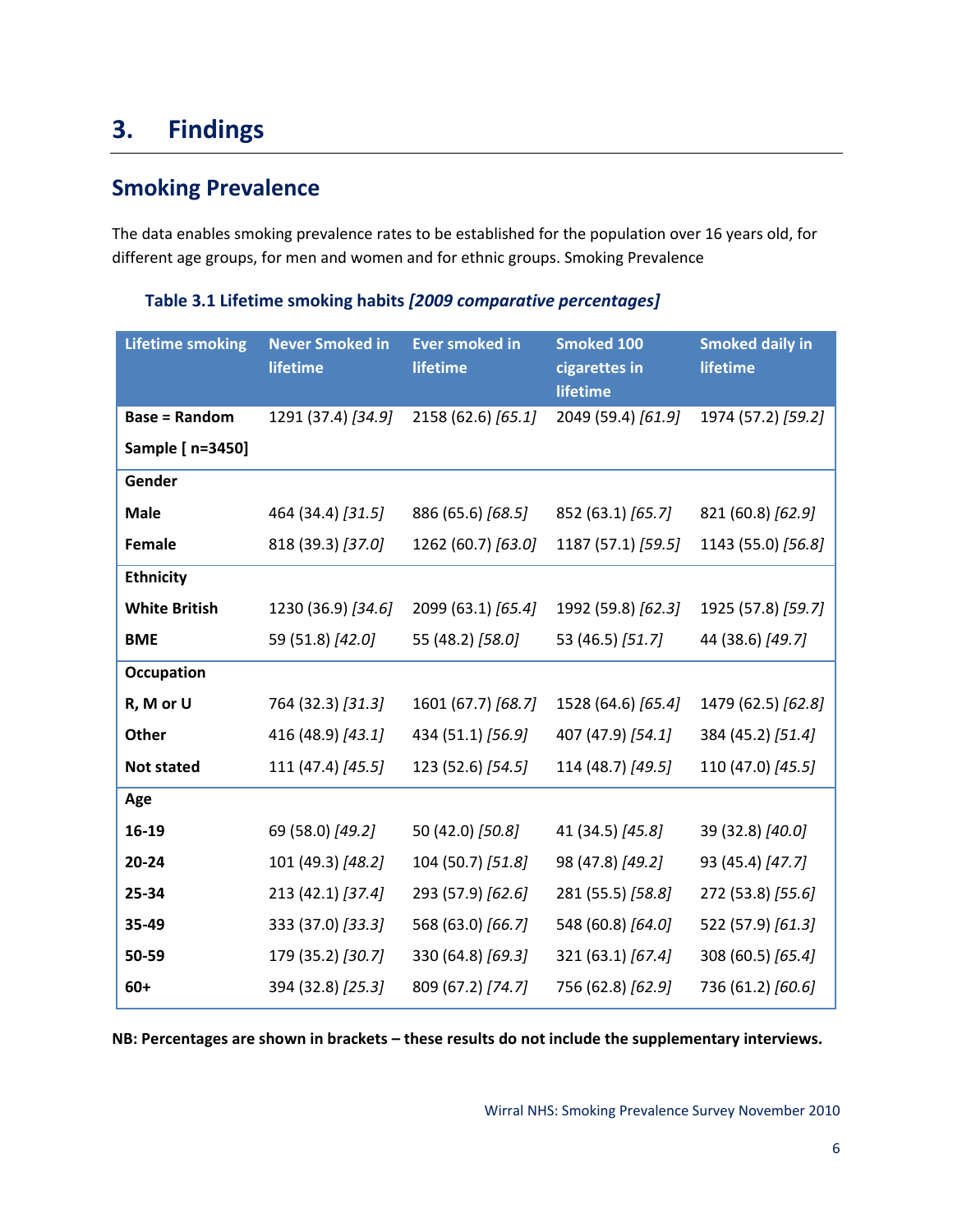|                      | <b>Smoking</b>     | <b>Smoking daily</b> | <b>Smoking</b><br><b>occasionally</b> |
|----------------------|--------------------|----------------------|---------------------------------------|
| <b>Base = Random</b> | 1190 (34.5) [34.7] | 1132 (32.8) [32.4]   | 58 (1.7) [2.3]                        |
| Sample [ n=3450]     |                    |                      |                                       |
| Gender               |                    |                      |                                       |
| <b>Male</b>          | 479 (33.8) [35.1]  | 455 (32.1) [32.6]    | $24(1.7)$ [2.5]                       |
| <b>Female</b>        | 704 (33.3) [34.5]  | 670 (31.6) [32.2]    | 34 (1.6) [2.2]                        |
| <b>Ethnicity</b>     |                    |                      |                                       |
| <b>White British</b> | 1155 (34.2) [34.9] | 1103 (32.6) [32.6]   | 52 (1.5) [2.3]                        |
| <b>BME</b>           | 34 (20.6) [29.4]   | 28 (17.0) [26.6]     | $6(3.6)$ [2.8]                        |
| <b>Occupation</b>    |                    |                      |                                       |
| R, M or U            | 923 (37.9) [38.3]  | 883 (36.2) [36.2]    | 40 $(1.6)$ $[2.1]$                    |
| Other                | 212 (24.3) [25.7]  | 196 (22.5) [22.5]    | 16 (1.8) [3.2]                        |
| <b>Not stated</b>    | 55 (22.4) [30.3]   | 53 (21.6) [29.3]     | $2(0.8)$ [1.0]                        |
| Age                  |                    |                      |                                       |
| 16-19                | 36 (27.9) [38.3]   | 34 (26.4) [35.0]     | $2(1.5)$ [3.6]                        |
| $20 - 24$            | 76 (35.5) [38.9]   | 73 (34.1) [35.8]     | 3(1.4) [3.1]                          |
| 25-34                | 196 (37.1) [43.2]  | 183 (34.7) [38.5]    | 13(2.4) [4.7]                         |
| 35-49                | 369 (39.6) [42.2]  | 356 (38.2) [39.7]    | $13(1.4)$ [2.5]                       |
| 50-59                | 204 (38.6) [37.1]  | 193 (36.5) [36.0]    | $11(2.1)$ [1.1]                       |
| $60+$                | 307 (25.3) [24.2]  | 291 (24.0) [22.7]    | $16(1.3)$ [1.5]                       |

### **Table 3.2 Current smoking habits** *[2009 comparative percentages]*

NB: Percentages are shown in brackets: for current smokers the 95% confidence interval is +/- 1.59%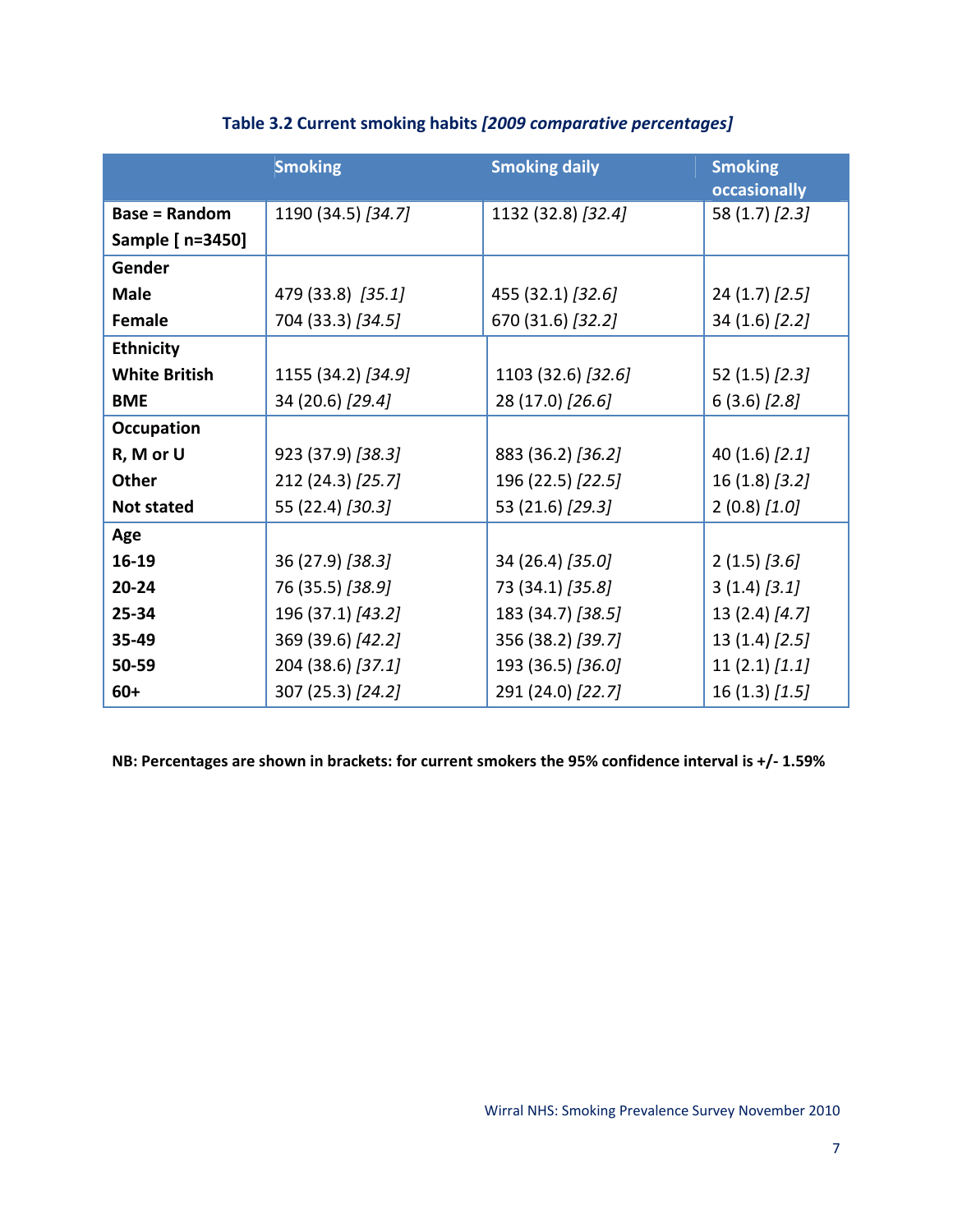|  |  | Table 3.3 Mean number of years smoked in lifetime [2009 comparative statistics] |
|--|--|---------------------------------------------------------------------------------|
|--|--|---------------------------------------------------------------------------------|

|                      | No. of years  |
|----------------------|---------------|
| <b>All smokers</b>   | 24.42 [23.94] |
| $[n=1273]$           |               |
| Gender               |               |
| <b>Male</b>          | 25.22 [25.05] |
| Female               | 23.79 [23.05] |
| <b>Ethnicity</b>     |               |
| <b>White British</b> | 24.70 [24.05] |
| <b>BME</b>           | 18.23 [21.25] |
| <b>Occupation</b>    |               |
| R, M or U            | 24.98 [24.34] |
| <b>Other</b>         | 20.70 [22.53] |
| <b>Not stated</b>    | 29.78 [25.98] |
| Age                  |               |
| 16-19                | 4.21 [3.69]   |
| $20 - 24$            | 6.89[6.70]    |
| 25-34                | 11.21 [11.8]  |
| 35-49                | 19.53 [19.58] |
| 50-59                | 28.42 [27.82] |
| $60+$                | 35.18 [33.20] |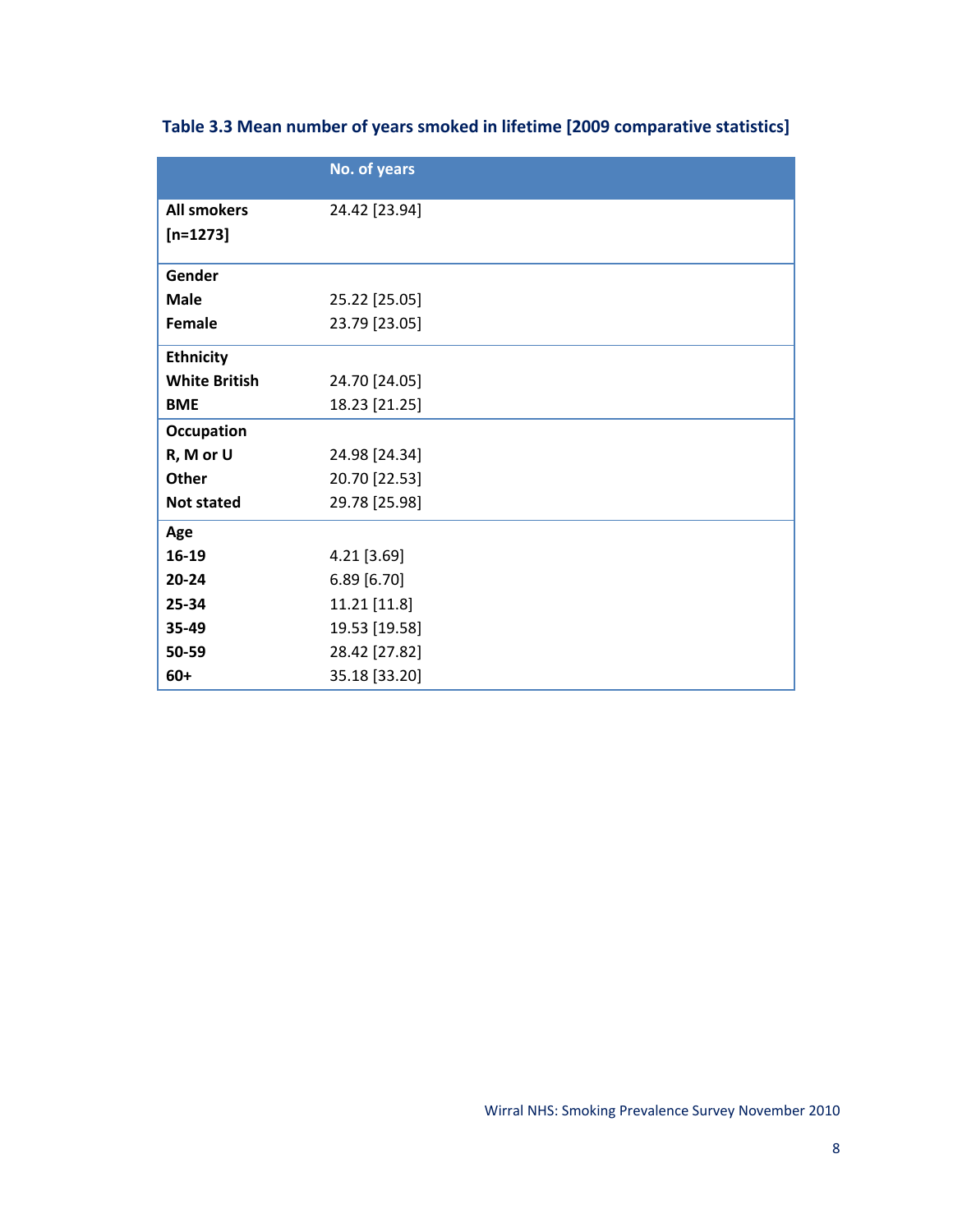|                                  | <b>Manufactured</b><br>cigarettes | <b>Hand-rolled</b><br>cigarettes | <b>Pipe bowls</b> | Cigars,<br>cheroots or<br>cigarillos | <b>Bidi</b> | Goza | <b>Chew</b> |
|----------------------------------|-----------------------------------|----------------------------------|-------------------|--------------------------------------|-------------|------|-------------|
| <b>All smokers</b><br>$[n=1273]$ | 17.01                             | 16.89                            | 6.26              | 5.26                                 | 8.50        | 1.25 | 9.14        |
| Gender                           |                                   |                                  |                   |                                      |             |      |             |
| <b>Male</b>                      | 19.12                             | 18.18                            | 6.33              | 5.28                                 | 8.33        | 1.25 | 10.00       |
| Female                           | 15.72                             | 14.00                            | 5.00              | 5.00                                 | 9.00        |      | 4.00        |
| <b>Ethnicity</b>                 |                                   |                                  |                   |                                      |             |      |             |
| <b>White British</b>             | 17.08                             | 17.07                            | 6.26              | 5.47                                 |             |      |             |
| <b>BME</b>                       | 15.60                             | 13.47                            |                   | 3.50                                 | 8.50        | 1.25 | 9.14        |
| Occupation                       |                                   |                                  |                   |                                      |             |      |             |
| R, M or U                        | 16.70                             | 17.63                            | 6.20              | 4.43                                 | 10.00       | 1.25 | 10.00       |
| <b>Other</b>                     | 17.54                             | 12.65                            | 7.67              | 9.00                                 | 7.00        |      | 4.00        |
| <b>Not stated</b>                | 19.04                             | 14.90                            | 3.00              | 2.00                                 |             |      |             |
| Age                              |                                   |                                  |                   |                                      |             |      |             |
| 16-19                            | 10.86                             | 6.88                             |                   |                                      |             |      |             |
| $20 - 24$                        | 12.86                             | 13.91                            |                   |                                      | 10.00       |      | 20.00       |
| 25-34                            | 12.86                             | 13.22                            |                   |                                      | 10.00       | 1.00 | 6.00        |
| 35-49                            | 16.58                             | 16.48                            | 5.00              | 5.50                                 | 7.00        | 1.33 | 8.50        |
| 50-59                            | 18.90                             | 19.36                            | 1.00              | 7.00                                 |             |      | 4.00        |
| $60+$                            | 19.25                             | 18.07                            | 6.65              | 4.50                                 |             |      |             |

## **Table 3.4 Mean number of tobacco products used daily by respondents who have smoked**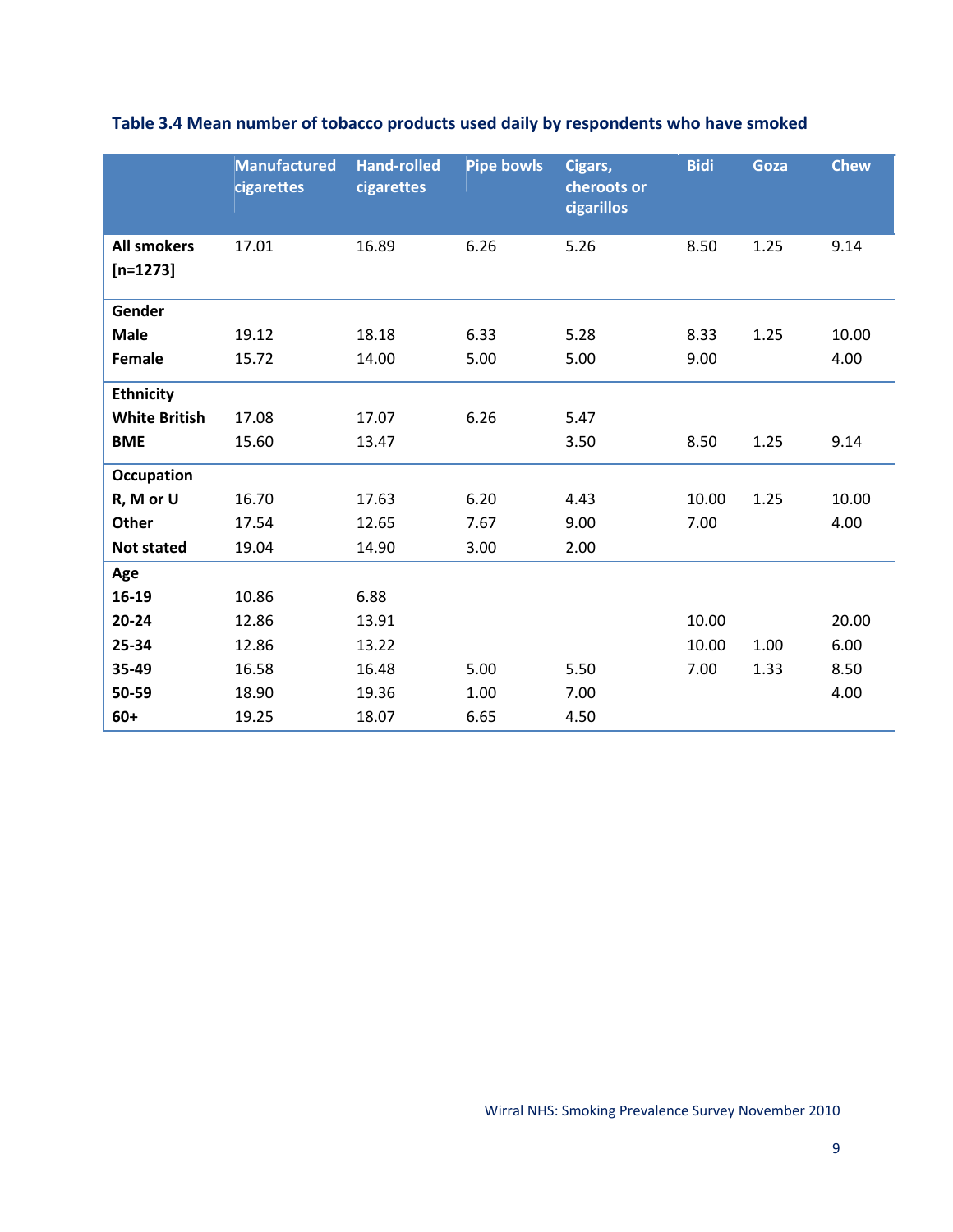### **Table 3.5 Time since last smoked daily**

|                      | <b>Less</b><br>than a<br>month | One month<br>but less than<br>six months | Six months or<br>longer but less<br>than one year | One year or<br>longer but less<br>than five years | <b>Five years or</b><br>longer but less<br>than ten years | Ten years or<br>longer |
|----------------------|--------------------------------|------------------------------------------|---------------------------------------------------|---------------------------------------------------|-----------------------------------------------------------|------------------------|
| <b>All smokers</b>   | 173                            | 34                                       | 35                                                | 173                                               | 169                                                       | 453                    |
| $[n = 1273]$         |                                |                                          |                                                   |                                                   |                                                           |                        |
| Gender               |                                |                                          |                                                   |                                                   |                                                           |                        |
| <b>Male</b>          | 66                             | 14                                       | 10                                                | 75                                                | 71                                                        | 209                    |
| Female               | 107                            | 20                                       | 25                                                | 98                                                | 98                                                        | 244                    |
| <b>Ethnicity</b>     |                                |                                          |                                                   |                                                   |                                                           |                        |
| <b>White British</b> | 164                            | 33                                       | 29                                                | 153                                               | 164                                                       | 448                    |
| <b>BME</b>           | 8                              | $\mathbf{1}$                             | 6                                                 | 19                                                | 4                                                         | $\overline{7}$         |
| Occupation           |                                |                                          |                                                   |                                                   |                                                           |                        |
| R, M or U            | 88                             | 19                                       | 22                                                | 119                                               | 126                                                       | 325                    |
| Other                | 63                             | 10                                       | 12                                                | 47                                                | 31                                                        | 96                     |
| <b>Not stated</b>    | 22                             | 5                                        | $\mathbf{1}$                                      | 8                                                 | 12                                                        | 35                     |
| Age                  |                                |                                          |                                                   |                                                   |                                                           |                        |
| 16-19                | $\overline{2}$                 | 3                                        | $\overline{2}$                                    |                                                   |                                                           |                        |
| $20 - 24$            | 9                              | $\mathbf{1}$                             | 4                                                 | 12                                                | 4                                                         |                        |
| 25-34                | 26                             | 6                                        | $\overline{7}$                                    | 44                                                | 26                                                        | 12                     |
| 35-49                | 61                             | 11                                       | 15                                                | 43                                                | 46                                                        | 50                     |
| 50-59                | 35                             | 3                                        | 4                                                 | 25                                                | 21                                                        | 65                     |
| $60+$                | 40                             | 10                                       | 3                                                 | 49                                                | 71                                                        | 329                    |

**N.B. there are some missing cases, which accounts for the differences in totals between categories.**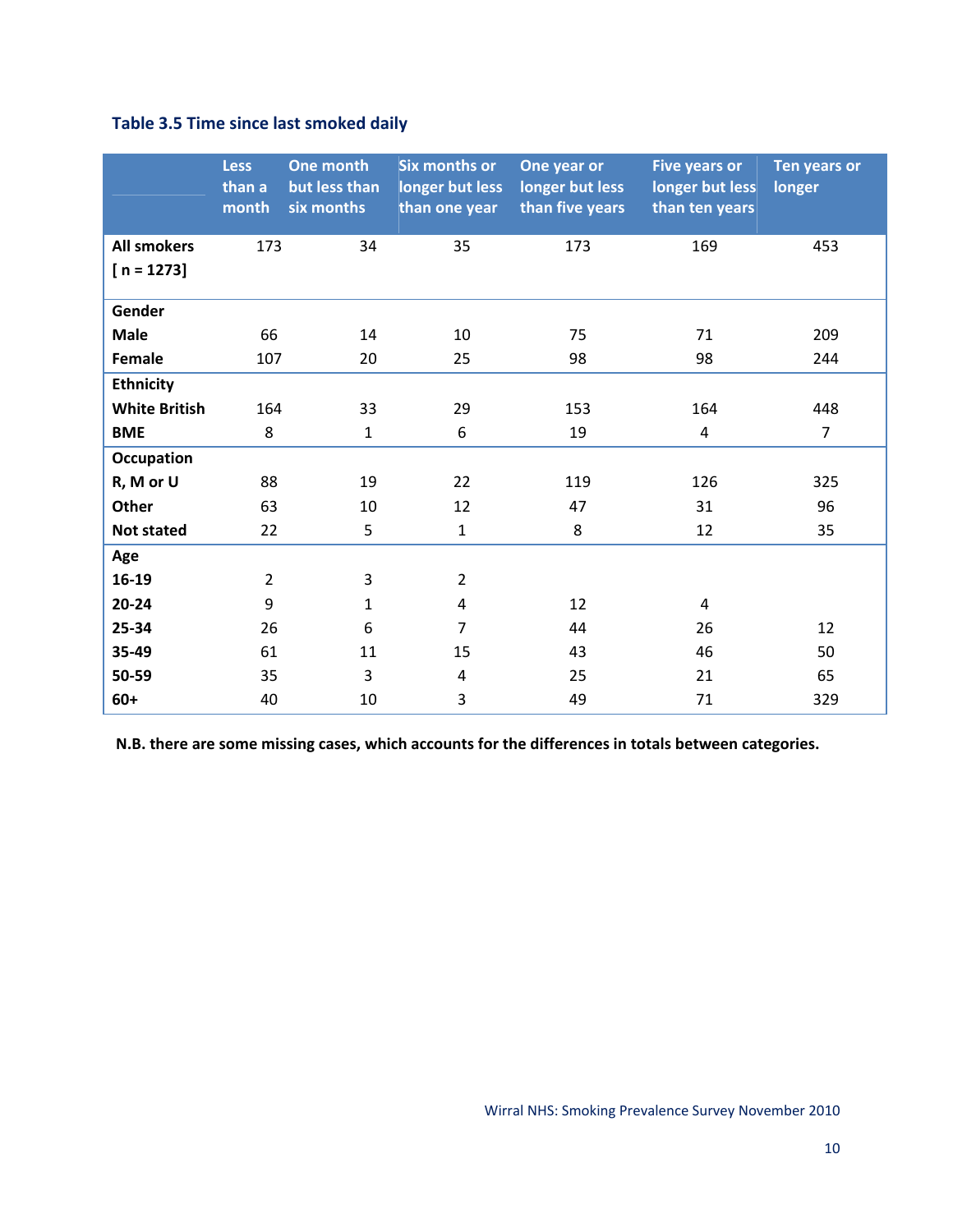|                         | <b>No. of attempts</b> |
|-------------------------|------------------------|
| All smokers [ n = 1273] | $3.57$ [2.04]          |
| Gender                  |                        |
| <b>Male</b>             | $3.65$ [2.26]          |
| Female                  | $3.51$ [1.88]          |
| <b>Ethnicity</b>        |                        |
| <b>White British</b>    | $3.55$ [2.04]          |
| <b>BME</b>              | 3.96 [1.76]            |
| <b>Occupation</b>       |                        |
| R, M or U               | $3.66$ [1.86]          |
| <b>Other</b>            | $3.21$ [2.68]          |
| <b>Not stated</b>       | 3.62 [1.40]            |
| Age                     |                        |
| 16-19                   | $4.84$ [1.11]          |
| $20 - 24$               | 4.07 [1.29]            |
| 25-34                   | $3.66$ [1.83]          |
| 35-49                   | $3.71$ [2.24]          |
| 50-59                   | $3.60$ [2.03]          |
| $60+$                   | $3.27$ [2.15]          |

### **Table 3.6 Mean number of quit attempts in lifetime [2009 comparative statistics]**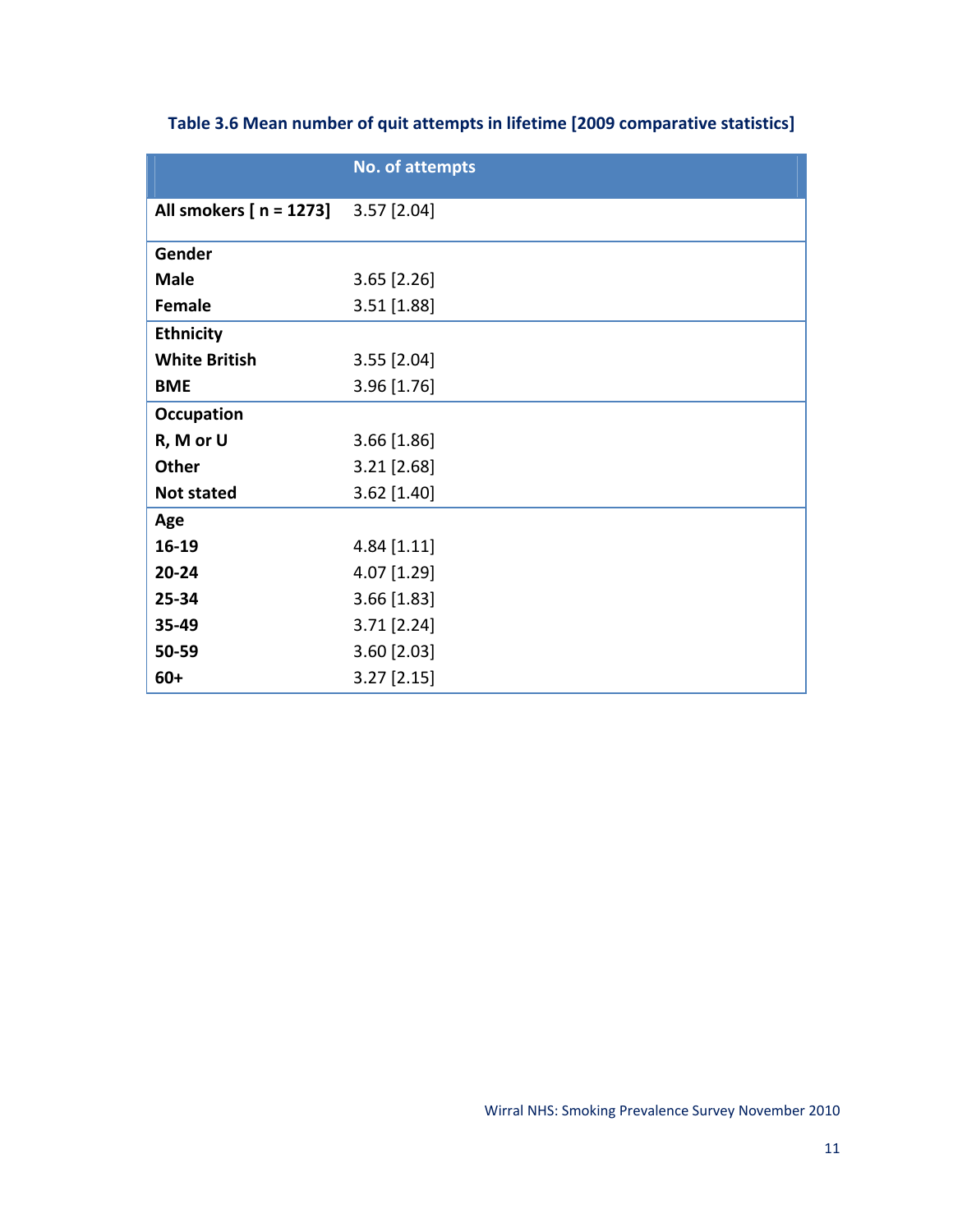| Table 3.7 Mean number of quit attempts lasting longer than four weeks in the last six months |
|----------------------------------------------------------------------------------------------|
| [2009 comparative statistics]                                                                |

|                         | No. of attempts |
|-------------------------|-----------------|
| All smokers [ n = 1273] | $1.09$ [1.0]    |
| Gender                  |                 |
| <b>Male</b>             | $1.04$ [1.0]    |
| Female                  | $1.13$ [1.0]    |
| <b>Ethnicity</b>        |                 |
| <b>White British</b>    | $1.09$ [1.0]    |
| <b>BME</b>              | $1.08$ [0.6]    |
| <b>Occupation</b>       |                 |
| R, M or U               | $1.11$ [0.9]    |
| Other                   | 1.08[1.1]       |
| <b>Not stated</b>       | 1.00 [0.8]      |
| Age                     |                 |
| 16-19                   | $1.00$ [0.2]    |
| $20 - 24$               | $1.09$ [1.2]    |
| 25-34                   | 1.08[1.6]       |
| 35-49                   | 1.16[1.1]       |
| 50-59                   | 1.14 [0.9]      |
| $60+$                   | $1.00$ [0.6]    |

This is calculated differently from the previous year. The figures shown are the number of attempts made by those who made any attempt at all in the previous 6 months. This category also had a relatively large number of missing responses, where the interviewee indicated that they had made an attempt to quit in the previous 6 months, but did not say the actual number of times, (226 responses, but only 142 with number of attempts noted)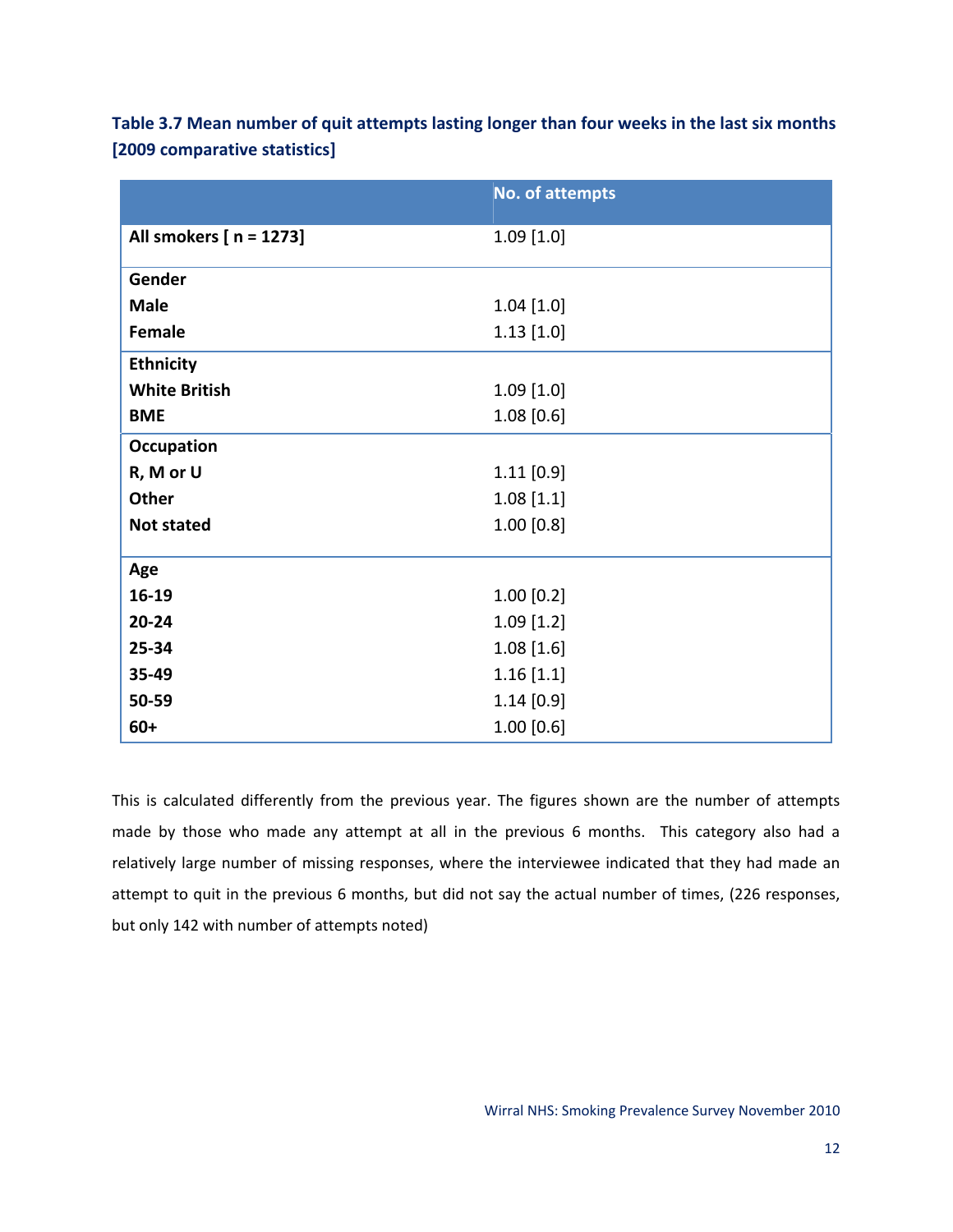|                      | <b>GP</b> or nurse | <b>NHS</b> | <b>Pharmacy</b> | Will power | <b>Friends/family</b> | <b>Other</b> |
|----------------------|--------------------|------------|-----------------|------------|-----------------------|--------------|
| <b>All smokers</b>   | 83 [58]            | 21         | 20[23]          | 88 [74]    | 0[4]                  | 13 [13]      |
| $[n=1273]$           |                    | [8]        |                 |            |                       |              |
| Gender               |                    |            |                 |            |                       |              |
| <b>Male</b>          | 32 [27]            | 7[3]       | 8[6]            | 39 [35]    | 0[3]                  | 2[7]         |
| Female               | 51 [31]            | 13         | 12 [17]         | 49 [39]    | 0[1]                  | 11 [6]       |
|                      |                    | $[5]$      |                 |            |                       |              |
| <b>Ethnicity</b>     |                    |            |                 |            |                       |              |
| <b>White/British</b> | 80 [57]            | 17         | 18 [23]         | 83 [71]    | 0[4]                  | 11 [13]      |
| <b>BME</b>           | 3[1]               | [8]        | 2[0]            | 5[3]       | 0[0]                  | 2[0]         |
|                      |                    | 4[0]       |                 |            |                       |              |
| <b>Occupation</b>    |                    |            |                 |            |                       |              |
| R, M or U            | 51 [44]            | 16         | 14 [19]         | 65 [49]    | 0[3]                  | 7 [8]        |
| <b>Other</b>         | 23 [13]            | [6]        | 5[3]            | 18 [24]    | 0[1]                  | 6 [4]        |
| <b>Not stated</b>    | 9[1]               | 4[2]       | 1[1]            | 5[1]       | 0[0]                  | $[1]$        |
|                      |                    | 1[0]       |                 |            |                       |              |
| Age                  |                    |            |                 |            |                       |              |
| 16-19                | 2[1]               | 0[0]       | 1[3]            | 4 [9]      | 0[0]                  | [0]          |
| 20-24                | 2[0]               | 0[5]       | [0]             | 12 [0]     | 0[0]                  | 1[1]         |
| 25-34                | 13 [7]             | 5[2]       | 5[7]            | 22 [24]    | 0[0]                  | 2[2]         |
| 35-49                | 26 [25]            | 10         | 8[9]            | 22 [15]    | 0[0]                  | 6[5]         |
| 50-59                | 21 [11]            | $[1]$      | 4[3]            | 6[4]       | 0[3]                  | 1[2]         |
| $60+$                | 19[8]              | 2[1]       | 2[1]            | 22 [18]    | 0[1]                  | 3[3]         |
|                      |                    | 4[1]       |                 |            |                       |              |

**Table 3.8 Method of quit attempts lasting longer than four weeks in the last six months [2009 comparative numbers]**

**NB: Some of the columns do not add to the base figure because of missing cases**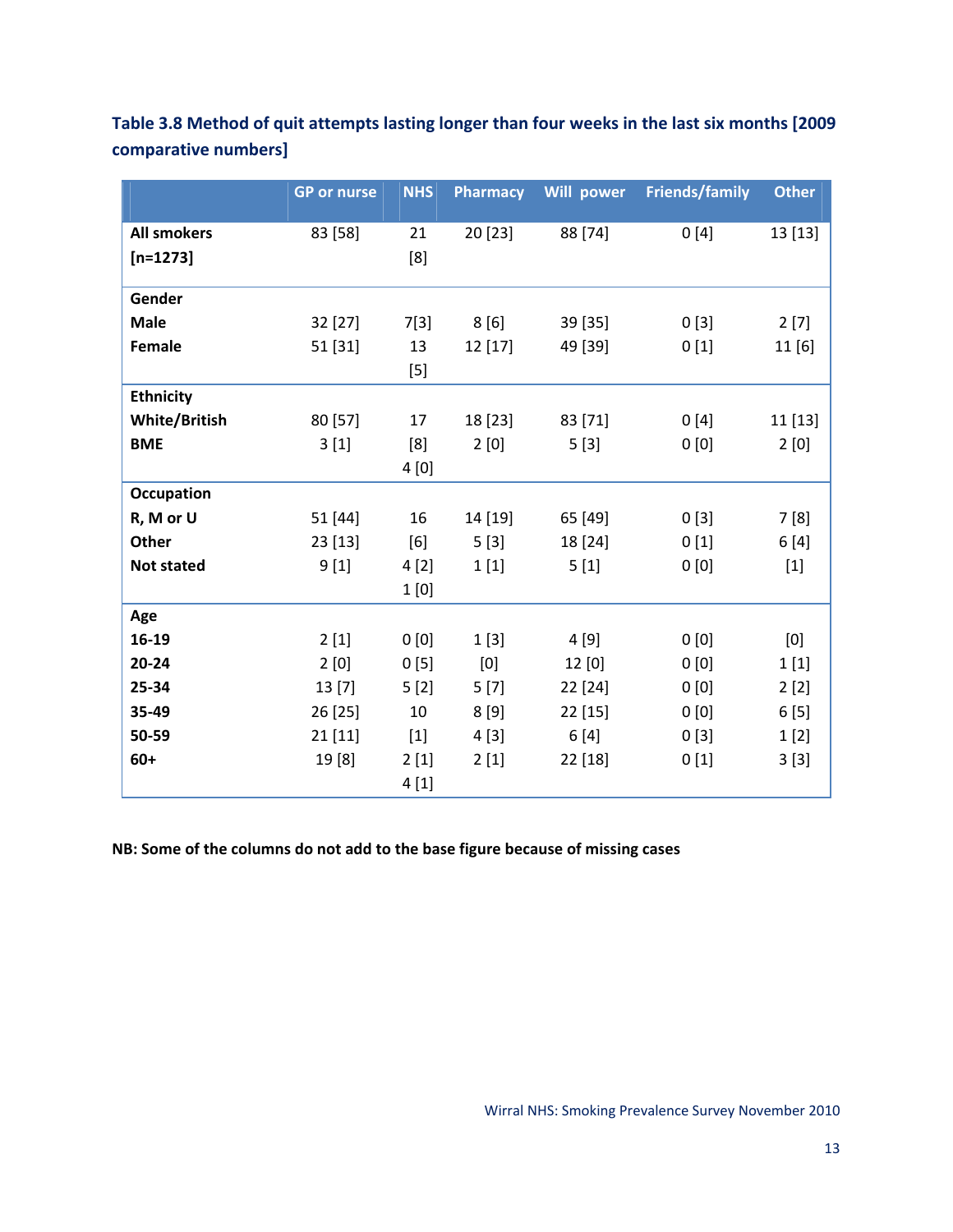### **Table 3.9 Smoking Intentions**

|                      | <b>Give up</b><br><b>Next</b><br>month | <b>Give Up</b><br>next<br><b>Year</b> | <b>Give Up</b><br><b>At Some</b><br><b>Point</b> | <b>Unlikely</b><br>to Give<br>Up | Don't<br><b>Know</b> | <b>Smoke in</b><br>Car* | <b>Smoke at</b><br><b>Home</b> |
|----------------------|----------------------------------------|---------------------------------------|--------------------------------------------------|----------------------------------|----------------------|-------------------------|--------------------------------|
| Random               | 97(8.2)                                | 170                                   | 418                                              | 371                              | 90(7.6)              | 284                     | 781 (65.6)                     |
| <b>Sample</b>        |                                        | (14.3)                                | (35.1)                                           | (31.2)                           |                      | (23.9)                  |                                |
| smokers              |                                        |                                       |                                                  |                                  |                      |                         |                                |
| $[n = 1190]$         |                                        |                                       |                                                  |                                  |                      |                         |                                |
| Gender               |                                        |                                       |                                                  |                                  |                      |                         |                                |
| <b>Male</b>          | 29(6.1)                                | 57 (11.9)                             | 172                                              | 168                              | 37(7.7)              | 134                     | 333 (69.5)                     |
| <b>Female</b>        | 67(9.5)                                | 113                                   | (35.9)                                           | (35.1)                           | 52(7.4)              | (28.0)                  | 345 (49.0)                     |
|                      |                                        | (16.1)                                | 245                                              | 199                              |                      | 150                     |                                |
|                      |                                        |                                       | (34.8)                                           | (28.3)                           |                      | (21.3)                  |                                |
| <b>Ethnicity</b>     |                                        |                                       |                                                  |                                  |                      |                         |                                |
| <b>White/British</b> | 95(8.2)                                | 165                                   | 407                                              | 364                              | 81(7.0)              | 273                     | 762 (66.0)                     |
| <b>BME</b>           | 2(5.9)                                 | (14.3)                                | (35.2)                                           | (31.5)                           | 7(20.6)              | (23.6)                  | 18 (52.9)                      |
|                      |                                        | 5(14.7)                               | 11 (32.4)                                        | 7(20.6)                          |                      | 11(32.4)                |                                |
| <b>Occupation</b>    |                                        |                                       |                                                  |                                  |                      |                         |                                |
| R, M or U            | 74 (8.0)                               | 119                                   | 325                                              | 296                              | 72 (7.8)             | 207                     | 620 (67.2)                     |
| <b>Other</b>         | 19 (9.0)                               | (12.9)                                | (35.2)                                           | (32.1)                           | 15(7.1)              | (22.4)                  | 123 (58.0)                     |
| <b>Not stated</b>    | 4(7.3)                                 | 46 (21.7)                             | 79 (37.3)                                        | 51(24.1)                         | 3(5.5)               | 68 (32.1)               | 38 (69.1)                      |
|                      |                                        | 5(9.1)                                | 14(25.5)                                         | 24 (43.6)                        |                      | 9(16.4)                 |                                |
| Age                  |                                        |                                       |                                                  |                                  |                      |                         |                                |
| 16-19                | 1(2.77)                                | 10(27.8)                              | 12 (33.3)                                        | 9(25.0)                          | 4(11.1)              | 7(19.4)                 | 24(66.7)                       |
| 20-24                | 9(11.8)                                | 12(15.8)                              | 35(46.1)                                         | 11 (14.5)                        | 8(10.5)              | 16(21.1)                | 36 (47.4)                      |
| 25-34                | 16(8.2)                                | 42 (21.4)                             | 85 (43.4)                                        | 38 (19.4)                        | 12(6.1)              | 45 (23.0)               | 102 (52.0)                     |
| 35-49                | 26(7.0)                                | 55 (14.9)                             | 160                                              | 99 (26.8)                        | 21(5.7)              | 116                     | 241 (65.3)                     |
| 50-59                | 18 (8.8)                               | 25(12.3)                              | (43.4)                                           | 68 (33.3)                        | 25(12.3)             | (31.4)                  | 146 (71.6)                     |
| $60+$                | 27(8.8)                                | 26(8.5)                               | 60 (29.4)                                        | 145                              | 19 (6.2)             | 51(25.0)                | 230 (74.9)                     |
|                      |                                        |                                       | 66 (21.5)                                        | (47.2)                           |                      | 48 (15.6)               |                                |

**NB: Interviewees without cars were considered to reply 'No' to this question.**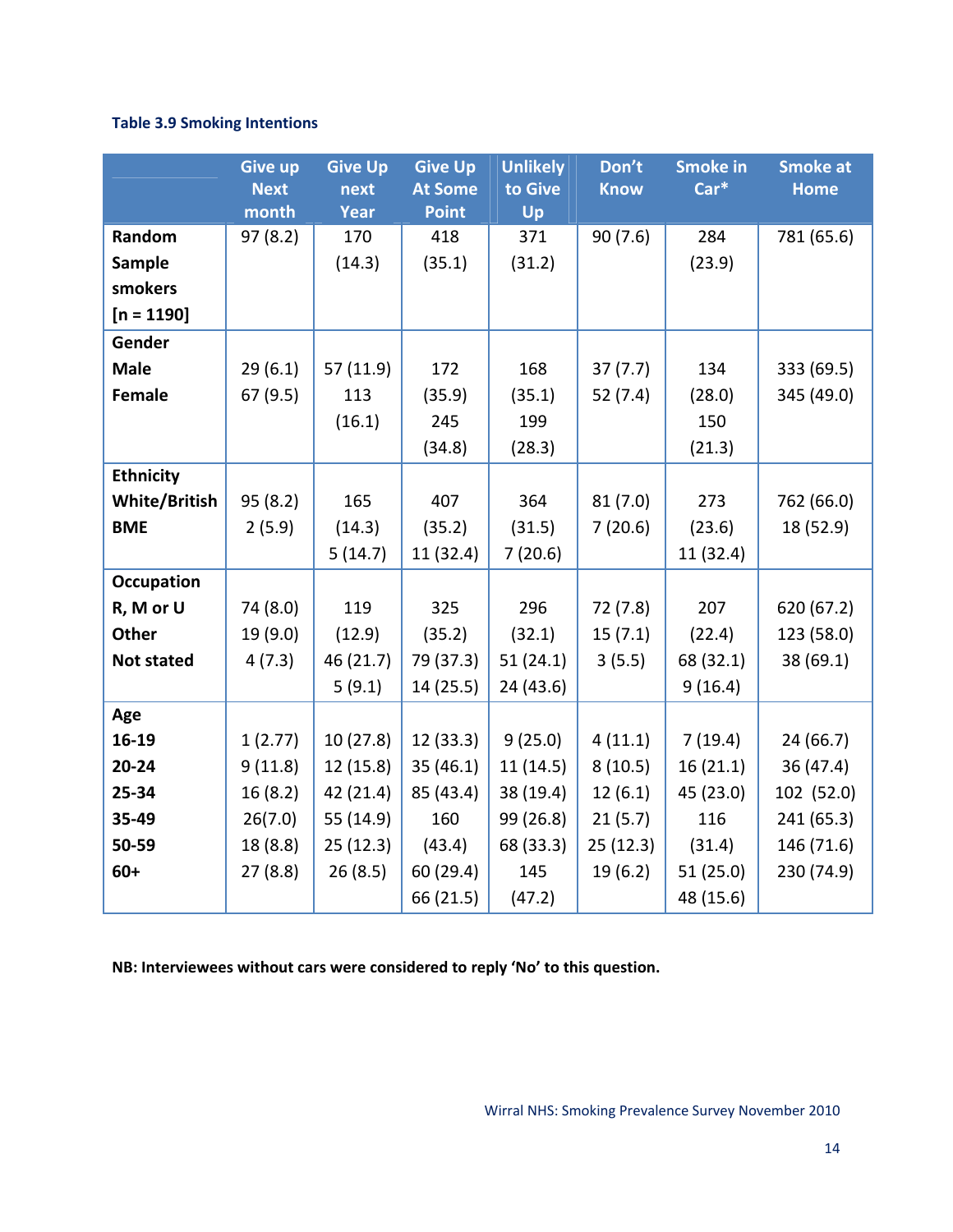#### **Table 3.10: Smoking Prevalence by Area**

|       |             |                    | postcode |                                     |     |                                             |                              |          |              |          |                         |          |          |                                   |                | Total |
|-------|-------------|--------------------|----------|-------------------------------------|-----|---------------------------------------------|------------------------------|----------|--------------|----------|-------------------------|----------|----------|-----------------------------------|----------------|-------|
|       |             | No<br>post<br>code |          | CH40 Birkenhead Birkenhead Bidston, |     | Tranmere Claughton,<br>M.Green &<br>Prenton | Seacombe   Liscard   Moreton |          | &<br>Leasowe | Grange   | Woodchurch<br>and Upton |          |          | CH52 CH61 Brombourgh<br>& Eastham | CH69           |       |
| Smoke | Daily       | 5                  |          | 21                                  | 293 | 379                                         | 155                          | 92       | 22           | 56       | 58                      |          |          | 114                               |                | 1199  |
| Freq  | Occasionall | $\mathcal{P}$      | l o      | 6                                   | 15  | 19                                          | 5                            | <b>9</b> |              | <u>ີ</u> | 9                       |          | $\Omega$ | $\overline{2}$                    | 0              | 74    |
|       | Not At All  | 5                  | <b>0</b> | 16                                  | 134 | 268                                         | 87                           | 109      | 33           | 53       | 61                      | <b>0</b> | 0        | 100                               | $\overline{0}$ | 866   |
| Total |             | 12                 |          | 43                                  | 442 | 666                                         | 247                          | 210      | 60           | 111      | 128                     |          |          | 216                               |                | 2139  |

#### **Table 3.11: Smoking Prevalence by Area\***

|       |             |                    | postcode    |                                |       |                                             |                              |      |              |        |                         |        |     |                                   | Total       |        |
|-------|-------------|--------------------|-------------|--------------------------------|-------|---------------------------------------------|------------------------------|------|--------------|--------|-------------------------|--------|-----|-----------------------------------|-------------|--------|
|       |             | No<br>post<br>code | <b>CH40</b> | Birkenhead Birkenhead Bidston, |       | Tranmere Claughton,<br>M.Green &<br>Prenton | Seacombe   Liscard   Moreton |      | &<br>Leasowe | Grange | Woodchurch<br>and Upton |        |     | CH52 CH61 Brombourgh<br>& Eastham | <b>CH69</b> |        |
| Smoke | Daily       | .2%                | .0%         | 1.0%                           | 13.7% | 17.7%                                       | 7.2%                         | 4.3% | 1.0%         | 2.6%   | 2.7%                    | .0%    | .0% | 5.3%                              | .0%         | 56.1%  |
| Freq  | Occasionall | .1%                |             | .3%                            | .7%   | .9%                                         | .2%                          | .4%  | .2%          | .1%    | .4%                     |        |     | .1%                               |             | 3.5%   |
|       | Not At All  | .2%                |             | .7%                            | 6.3%  | 12.5%                                       | 4.1%                         | 5.1% | 1.5%         | 2.5%   | 2.9%                    |        |     | 4.7%                              |             | 40.5%  |
| Total |             | .6%                | .0%         | 2.0%                           | 20.7% | 31.1%                                       | 11.5%                        | 9.8% | 2.8%         | 5.2%   | 6.0%                    | $.0\%$ | .0% | 10.1%                             | .0%         | 100.0% |

\*The above figures represent the smoking prevalence in each area, presented as a percentage of the <u>total numbe</u>r of interviewees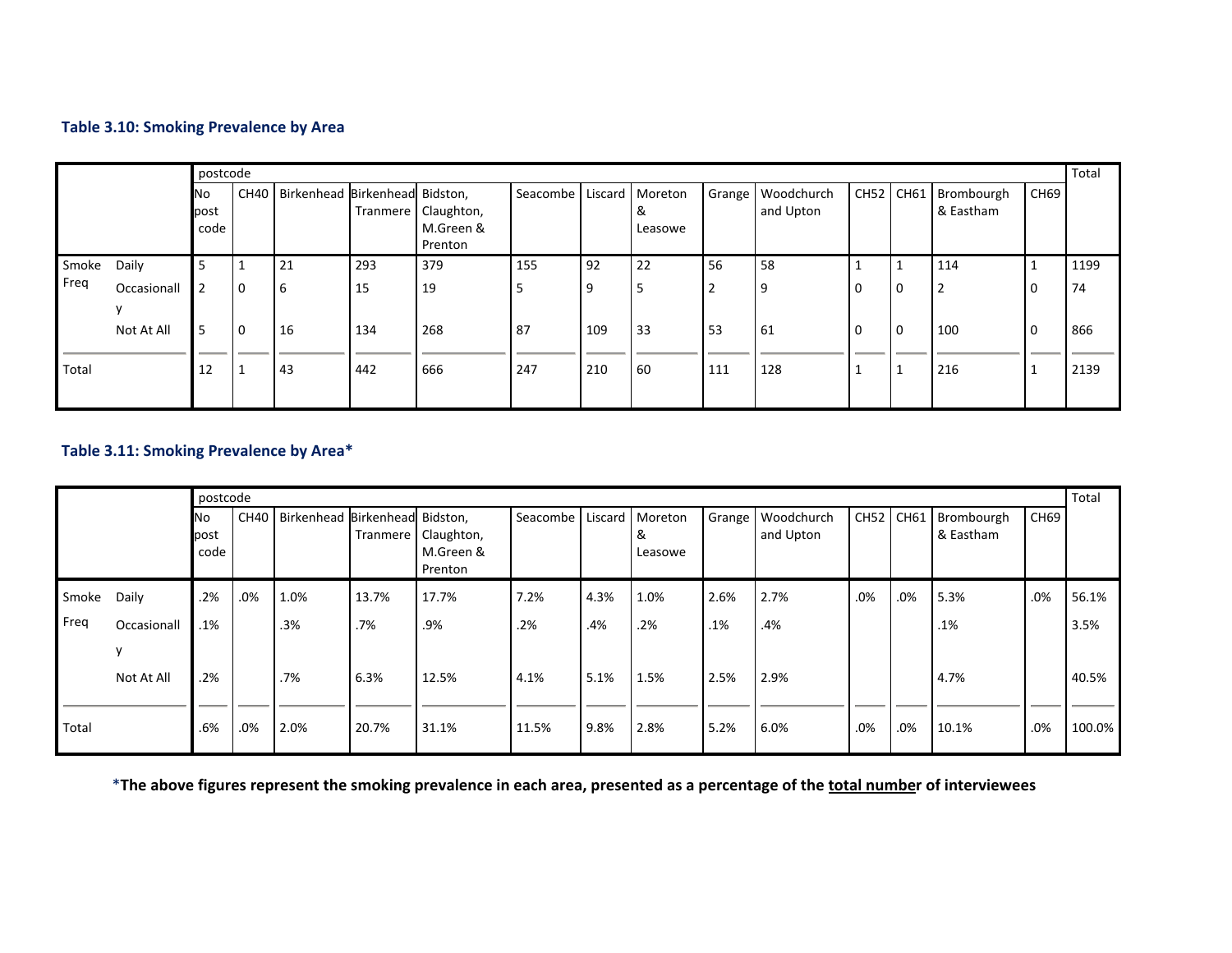|  |  | Table 3.12: Smoking Prevalence* |  |  |
|--|--|---------------------------------|--|--|
|--|--|---------------------------------|--|--|

|       |             |                     | postcode |                                       |       |                                             |                            |       |              |       |                                |           |  |                         | Total            |            |
|-------|-------------|---------------------|----------|---------------------------------------|-------|---------------------------------------------|----------------------------|-------|--------------|-------|--------------------------------|-----------|--|-------------------------|------------------|------------|
|       |             | No.<br>post<br>code |          | CH40   Birkenhead Birkenhead Bidston, |       | Tranmere Claughton,<br>M.Green &<br>Prenton | Seacombe Liscard   Moreton |       | &<br>Leasowe |       | Grange Woodchurch<br>and Upton | CH52 CH61 |  | Brombourgh<br>& Eastham | CH <sub>69</sub> |            |
| Smoke | Daily       |                     |          | 41.7% 100% 48.8%                      | 66.3% | 56.9%                                       | 62.8%                      | 43.8% | 36.7%        | 50.5% | 45.3%                          |           |  | 100% 100% 52.8%         |                  | 100% 56.1% |
| Freq  | Occasionall | 16.7%               |          | 14.0%                                 | 3.4%  | 2.9%                                        | 2.0%                       | 4.3%  | 8.3%         | 1.8%  | 7.0%                           |           |  | .9%                     |                  | 3.5%       |
|       | Not At All  | 41.7%               |          | 37.2%                                 | 30.3% | 40.2%                                       | 35.2%                      | 51.9% | 55.0%        | 47.7% | 47.7%                          |           |  | 46.3%                   |                  | 40.5%      |
| Total |             |                     |          |                                       |       |                                             |                            |       |              |       |                                |           |  |                         |                  | 2139       |

\*The above figures represent the smoking prevalence in each area, represented as <u>a percentage of the number of smokers in each area</u>; some **caution needs to be applied in respect of some of these figures.**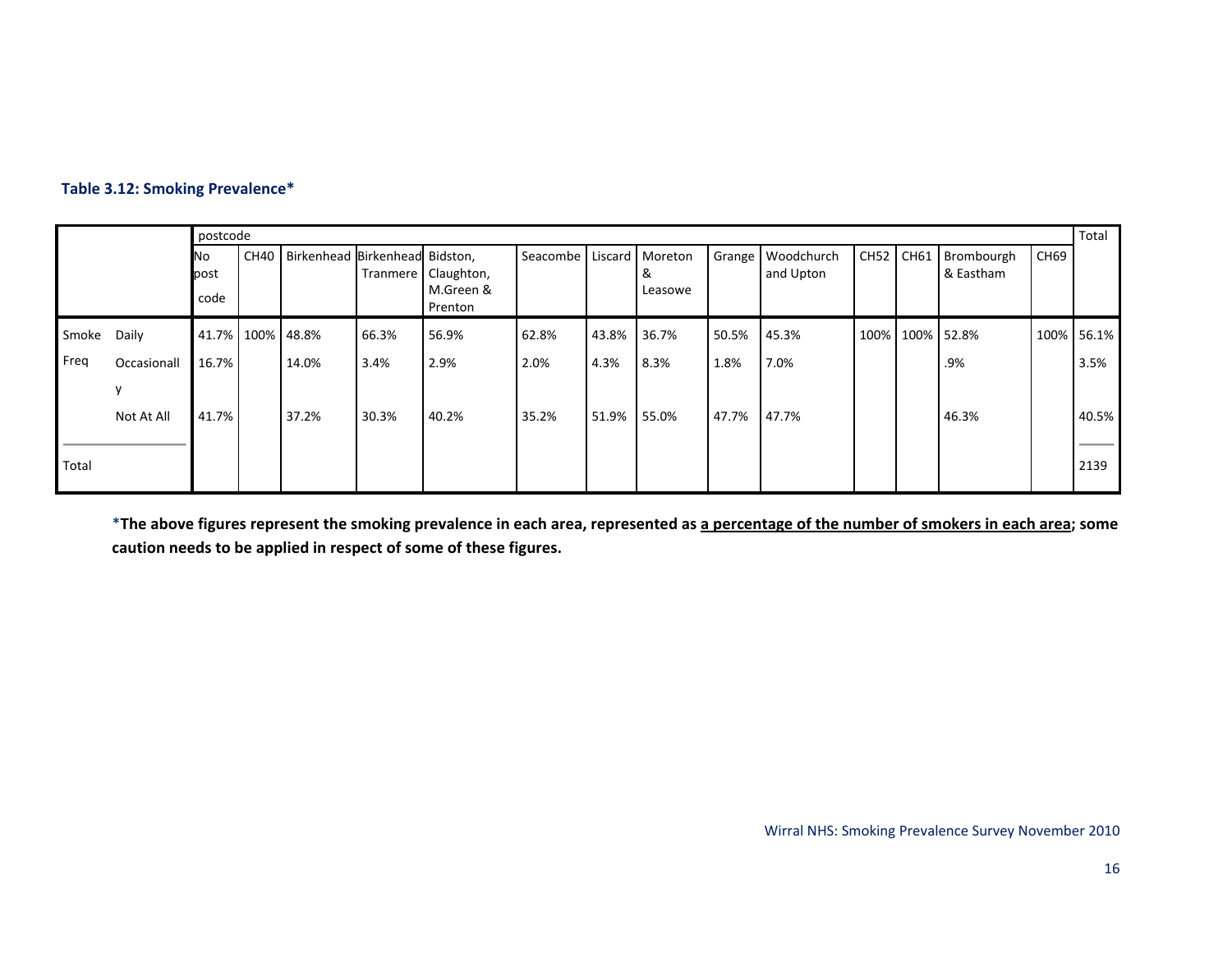# **4. Summary and conclusions**

- 1. The adult smoking prevalence statistic for September/October 2010 is 34.5%. [The 95% confidence interval is  $+/-$  1.59%] This compares with the adult smoking prevalence statistic for October/November 2009 of 34.7% [The 95% confidence interval is +/‐ 1.60%]. The exact same sampling methodology was employed in both surveys and the profile of respondents are very closely aligned therefore we confidently conclude that there has been no change in adult smoking behaviour over the survey period.
- 2. Unsurprisingly other measures of smoking behaviour are similar, for example:

|                                                                | 2009   | 2010   |
|----------------------------------------------------------------|--------|--------|
| Respondents who have never smoked in lifetime:<br>×            | 34.9%  | 37.4%  |
| Respondents ever smoked in lifetime:<br>п                      | 65.1%  | 62.6%  |
| Respondents smoked 100 cigarettes in lifetime:<br>$\mathbf{r}$ | 61.9%  | 59.4%  |
| Respondents smoked daily in lifetime:<br>п                     | 59.2%  | 57.2%  |
| Mean number of years smoked in lifetime:<br>×                  | 23.94% | 24.42% |
| Mean number of quit attempts 4 weeks+<br>п                     | 1.0    |        |

- 3. Over the two years 405 respondents had made an attempt to quit which lasted longer than 4 weeks in the previous 6 months. Of these 40% attempted to do so on their own and a further 35% attempted to quit with the help of their GP or Practice Nurse.
- 4. The one statistic that did change significantly was the mean number of quit attempts in their lifetime. In 2009 this was calculated at 2.04 attempts compared with 3.57 attempts as measured in 2010. The same question wording was used in both surveys and same analysis methodology and therefore one conclusion might be that the number of quit attempts over the last 12 months has increased in frequency.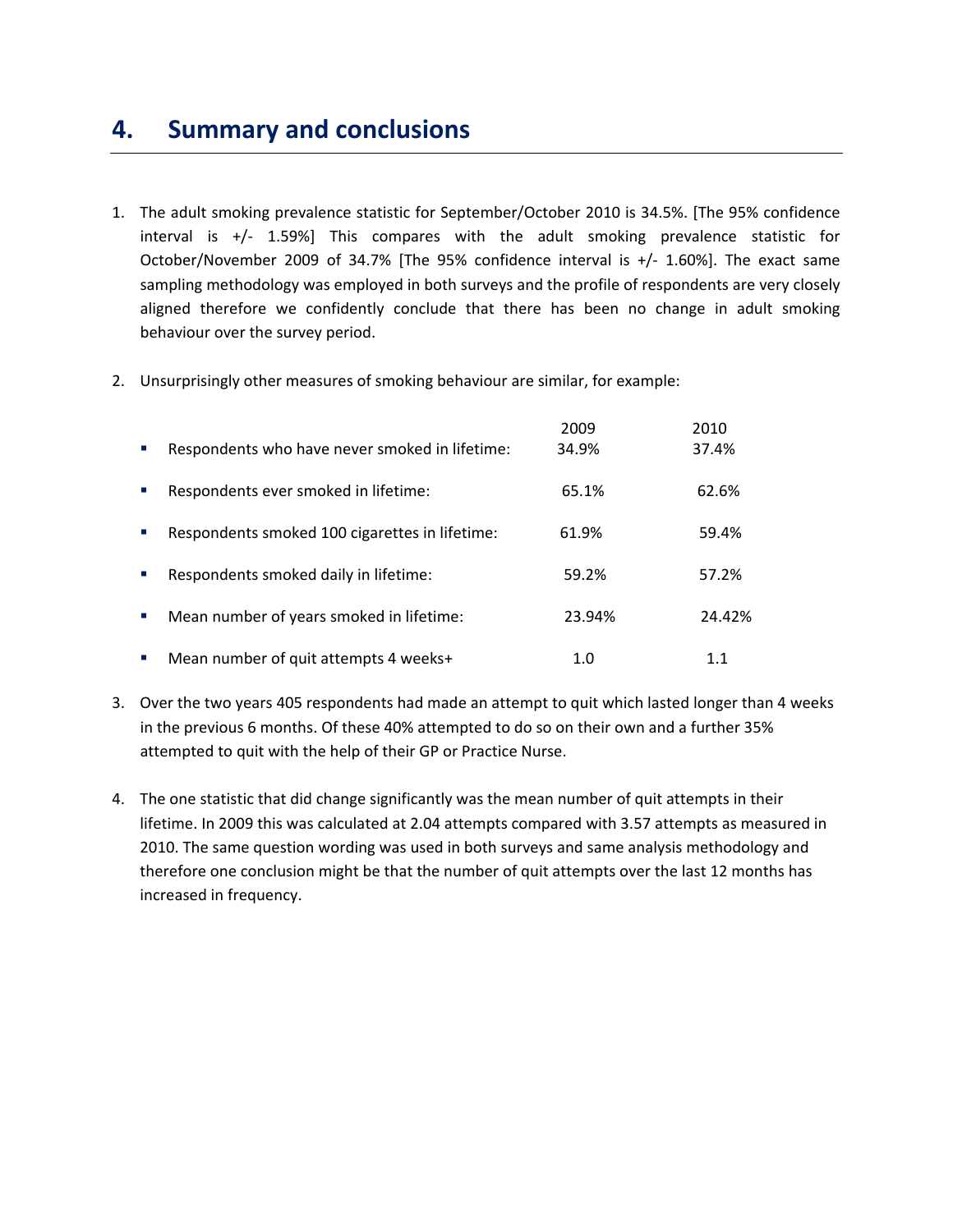# **Appendix One**

# **NHS Wirral Smoking prevalence survey ‐ autumn 2010**

- **1. Have you ever smoked?**
	- YES
	- NO *Go to Q14*
- **2. Have you ever smoked at least 100 cigarettes in your lifetime?**
	- $\Box$  YES
	- NO *Go to Q14*
- **3. Have you ever smoked daily?**
	- $\Box$  YES
	- NO *Go to Q4 and then Q8*
- **4. Do you now smoke [Read out]?**
	- $\Box$  DAILY
	- D OCCASSIONALLY
	- NOT AT ALL

### **5. On average, what number of the following items do/did you smoke per day?** *SHOW CARD ONE*

- $\Box$  Manufactured cigarettes  $\Box$  No \_\_\_\_\_\_\_\_  $\Box$  Hand-roll cigarettes –  $\Box$  No  $\Box$  $\Box$  Bidis –  $\Box$  Pipefuls of tobacco – No. \_\_\_\_\_\_\_  $\Box$  Cigars/cheroots/cigarillos – No.  $\Box$  Goza/hookah -  $\Box$  No. \_\_\_\_\_\_\_  $\Box$  Chewing tobacco  $\Box$  No.
- **6. How many years have you smoked/did you smoke daily?**
	- **\_\_\_\_\_\_\_\_\_\_\_\_\_\_\_\_\_\_**

### **7. How long has it been since you last smoked daily?**

- $\Box$  Less than one month.
- $\Box$  One month or longer but less than six months.
- $\square$  Six months or longer but less than one year.
- $\Box$  One year or longer but less than five years.
- $\Box$  Five years or longer but less than 10 years.
- □ 10 years or longer.
- **8. How many times have you quit for more than four weeks during your lifetime?**
	- **None**
	- **If YES how many times \_\_\_\_\_\_\_\_\_\_\_**
- **9. Have you quit smoking for more than a month in the last 6 months?** 
	- No
	- Yes
	- $\Box$  If Yes ask how many times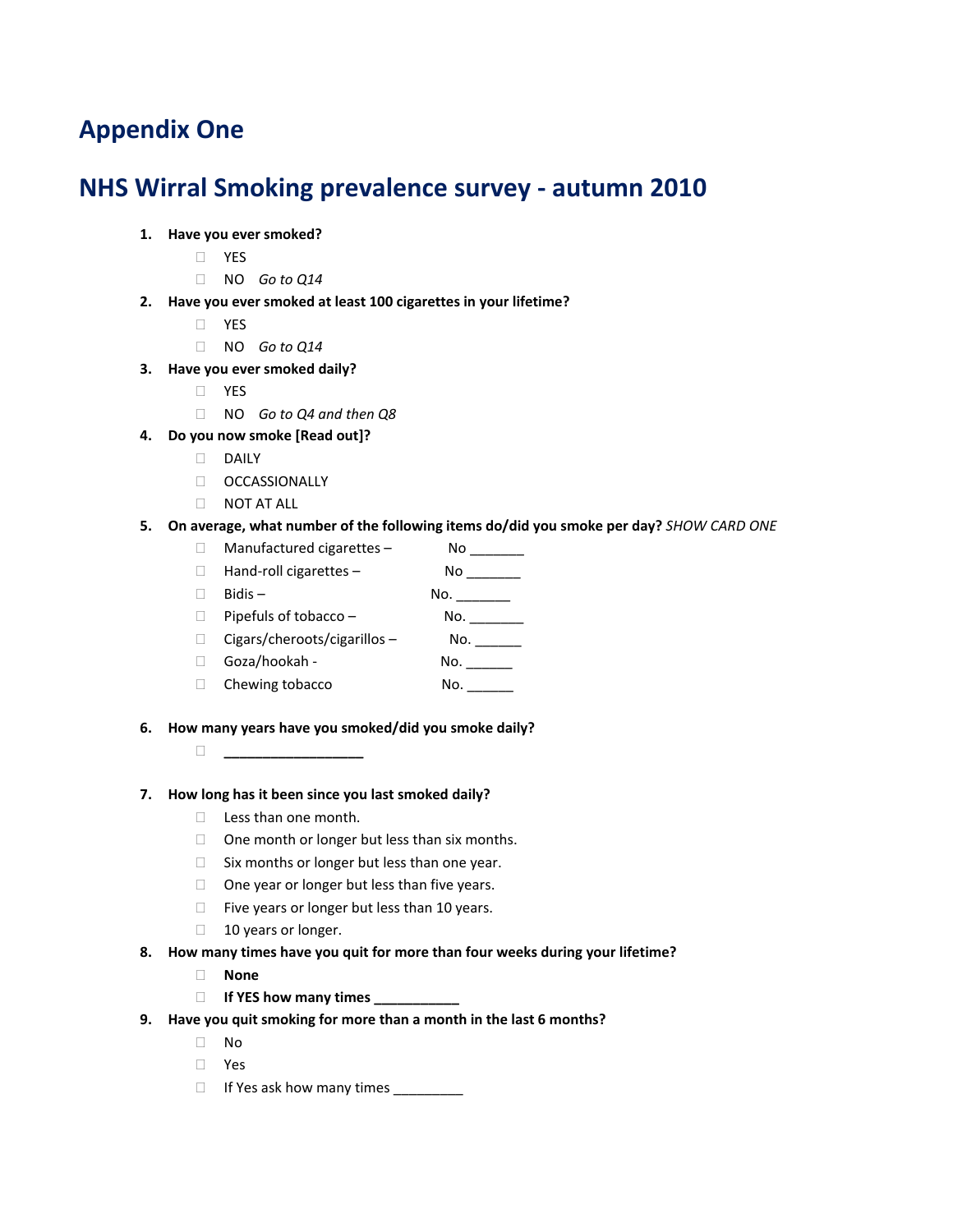#### **10. If YES which methods did you use?** *Read Out*

- $\Box$  GP or practice nurse. [If used ask did you tell the service that you had successfully quit? YES NO ] If YES were you CO tested? YES \_\_\_ NO
- $\Box$  The NHS Stop Smoking Service. [If used ask did you tell the service that you had successfully quit? YES \_\_\_ NO \_\_\_] If YES were you CO tested? YES \_\_\_ NO
- $\Box$  Pharmacy Support. [If used ask did you tell the service that you had successfully quit? YES \_\_\_ NO \_\_\_] If YES were you CO tested? YES \_\_\_ NO \_\_\_
- **Nill power.**
- $\Box$  Friends/family support/
- Other \_\_\_\_\_\_\_\_\_\_\_\_\_\_\_\_\_\_\_\_\_\_\_\_\_\_\_\_\_\_\_\_\_\_\_\_\_\_\_\_\_\_\_\_

#### **11. Which of the following statements best describes your current intentions about smoking?**

- $\Box$  I intend to give up smoking in the next month
- $\Box$  I intend to give up smoking within the next year
- $\Box$  I intend to give up smoking but I don't know when
- $\Box$  I am unlikely to give up smoking
- □ Don't know

#### **12. Do you, at any time, smoke in your car?**

**Yes**

**No**

- **13. Do you, at any time, smoke in your home?**
	- **Yes**
	- **No**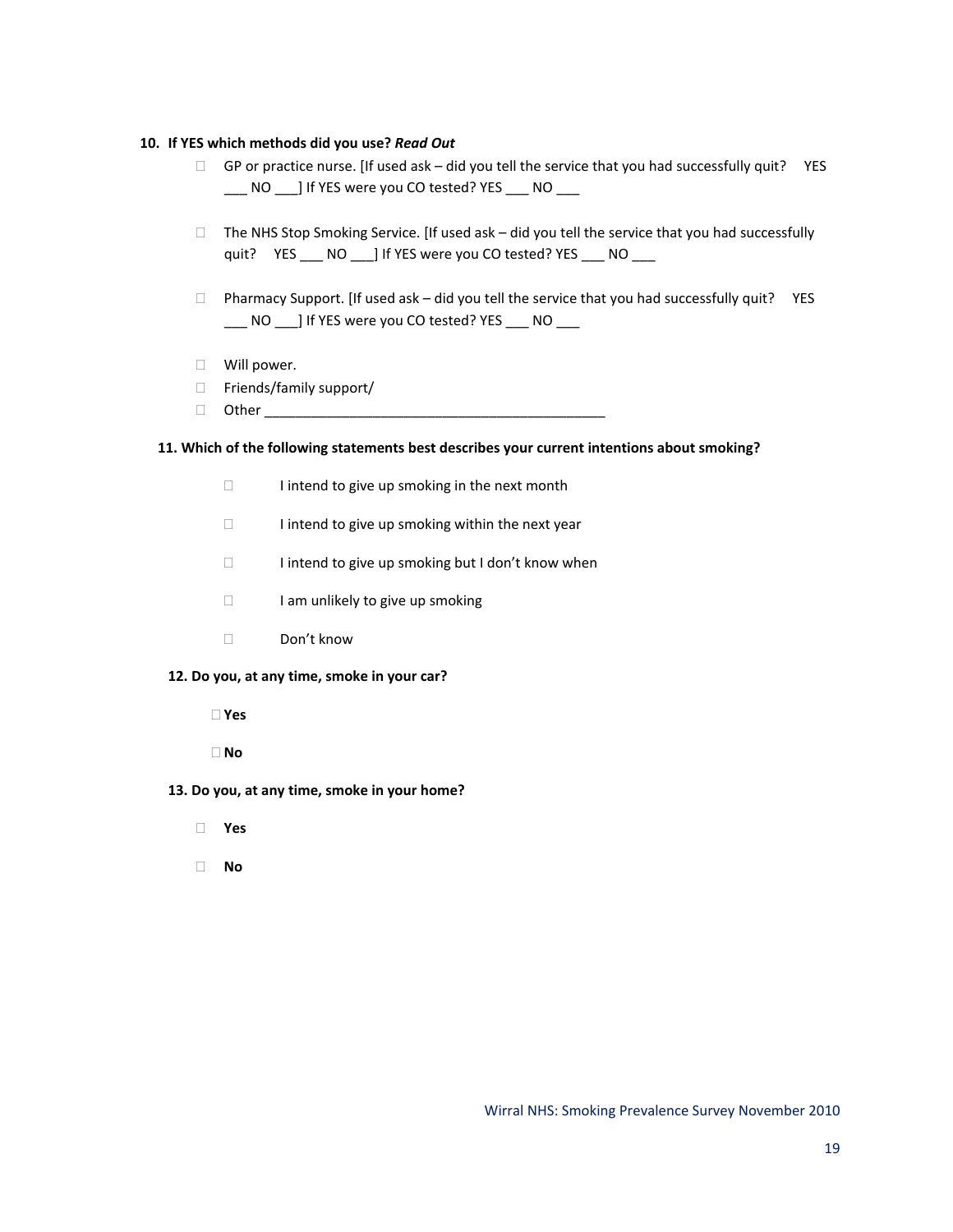### **Respondent Details**

#### **14. Gender**

- **Male**
- **Female**

### **15. Age**

- $\Box$  **16 19**  $\Box$  **20** – **24 25 – 34**
- $\Box$  **35 49**
- **50 – 59**
- **60+**

### **16. Ethnicity** *Show Card Two*

*Record ETHNICITY CODE from Card Two \_\_\_\_\_\_\_\_\_\_\_\_\_*

### **17. Area Code**

*Insert Post Code from contact sheet \_\_\_\_\_\_\_\_\_\_\_\_\_\_\_*

### **18. Occupation Classification**

- **Routine or manual worker**
- **Unemployed**
- **Other occupation**
- **Not stated**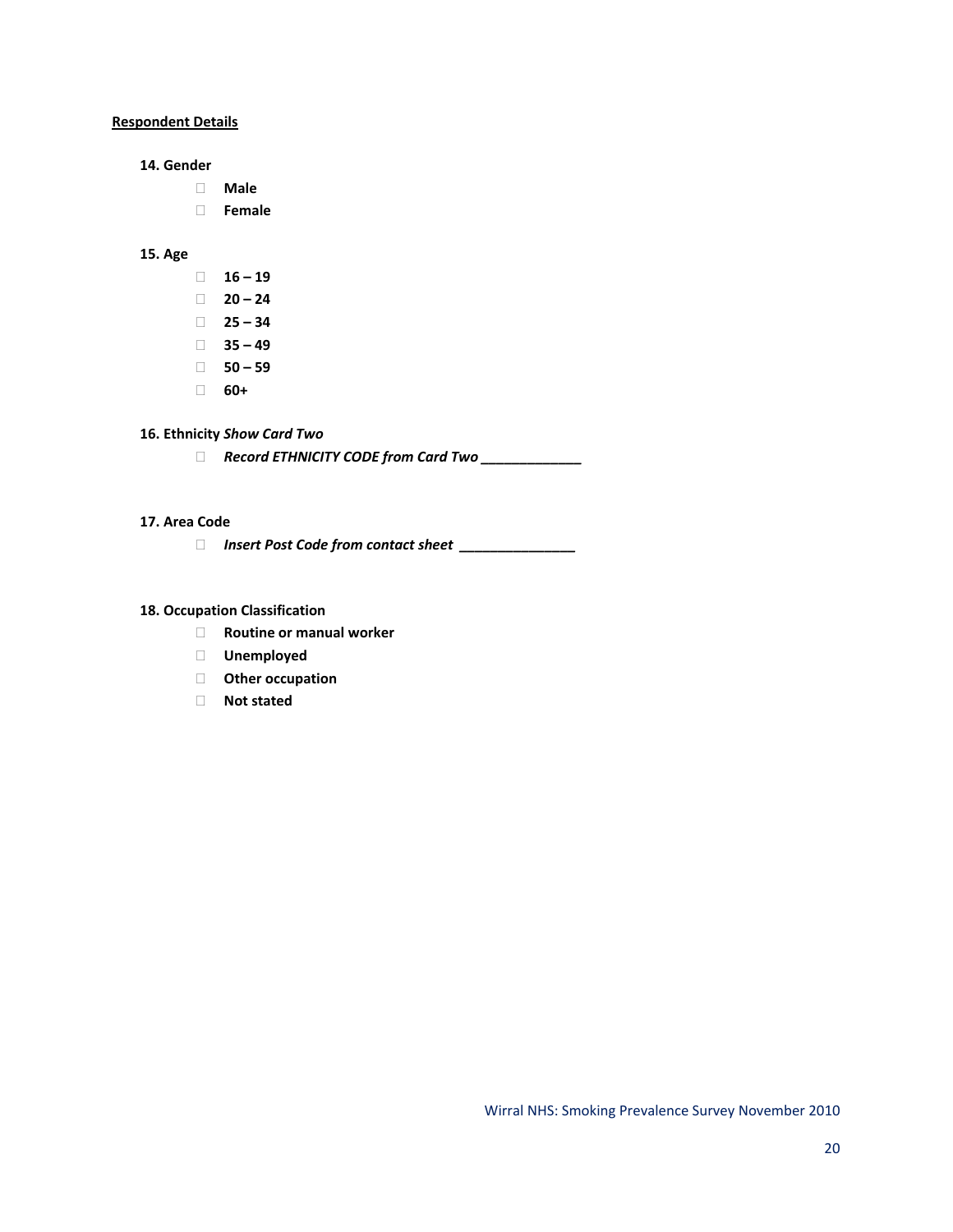# **Appendix Two: Letter to Wirral residents**

Dear Resident,

Icarus Icon Ltd are carrying out a survey on behalf of NHS Wirral to find out about current smoking habits among people who live in Wirral. During October and November our researchers are conducting interviews with Wirral residents who have been selected randomly from the electoral register.

Your household is one of those selected randomly and a researcher called today at your home to complete a questionnaire. Unfortunately, no one seemed to be home when we called, so we are leaving this note to let you know that we will try and call again or contact you by telephone to complete the brief questionnaire.

We would be very grateful if you or a member of your household would agree to take part in this survey. Your participation and co-operation are important so that the results of the research are reliable and useful for the NHS**.**  It should not take more than 2 minutes to help our researchers complete the questionnaire and **all your responses to the questionnaire will be strictly confidential**. And, of course, you do not have to answer any questions that you do not want to.

### If you would like to arrange a time for a researcher to call, or if you do not want anyone to call, please **telephone Eric Gowling on 01704 831569**

If you have any questions about this letter, or would like more information about the survey, please call the Have Your Say team, NHS Wirral on 0800 085 1547 or via the website <http://www.wirral.nhs.uk/contactus/haveyoursay.aspx>

**Please let other adults in your households know about the survey.** 

**Thank you very much for your time in reading this note.**

**Yours faithfully**

Kim Ozano

**Senior Health Improvement Advisor**